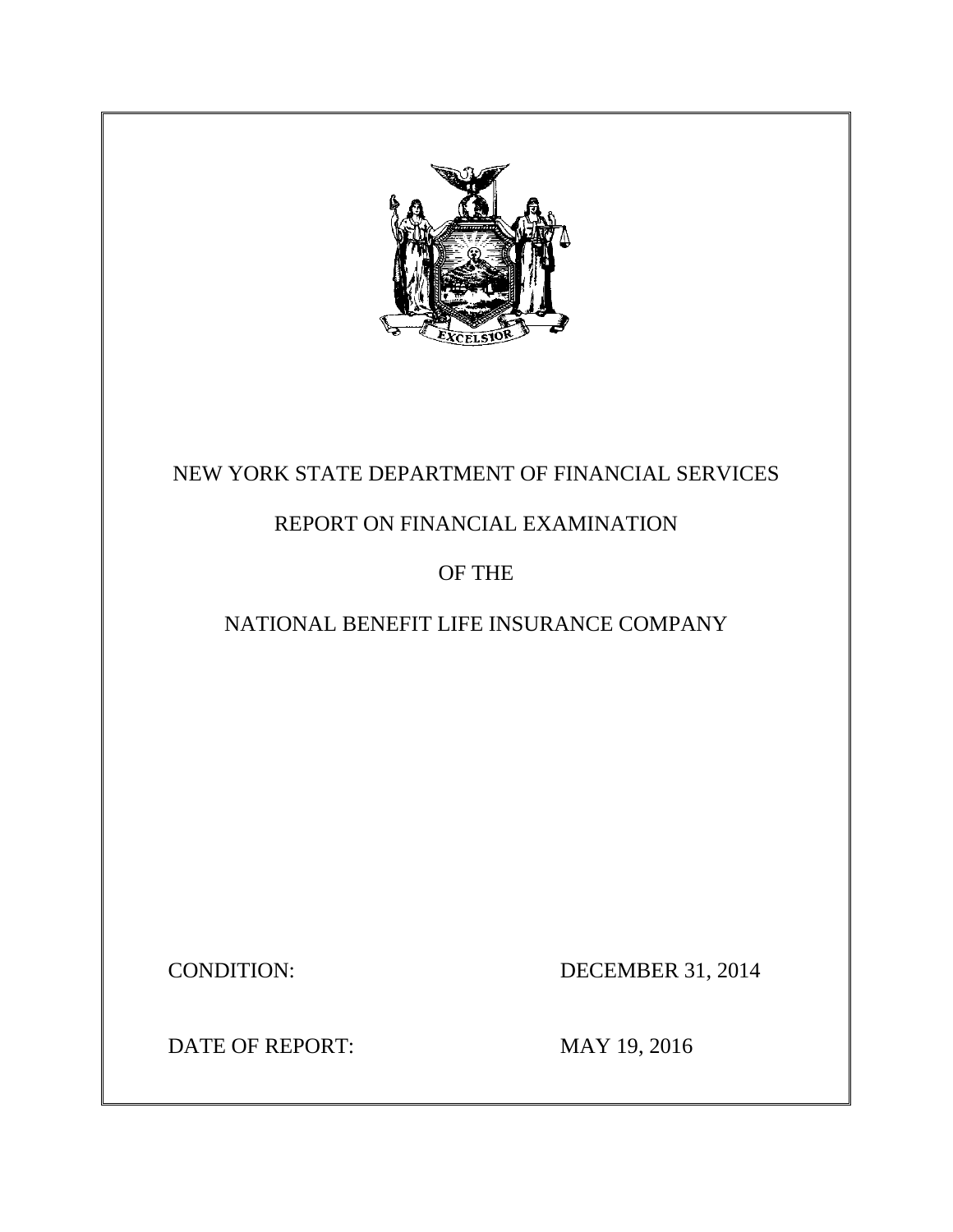## NEW YORK STATE DEPARTMENT OF FINANCIAL SERVICES

### REPORT ON FINANCIAL EXAMINATION

#### OF THE

## NATIONAL BENEFIT LIFE INSURANCE COMPANY

## AS OF

### DECEMBER 31, 2014

DATE OF REPORT: MAY 19, 2016

JAN M. MOENCK

**EXAMINER:**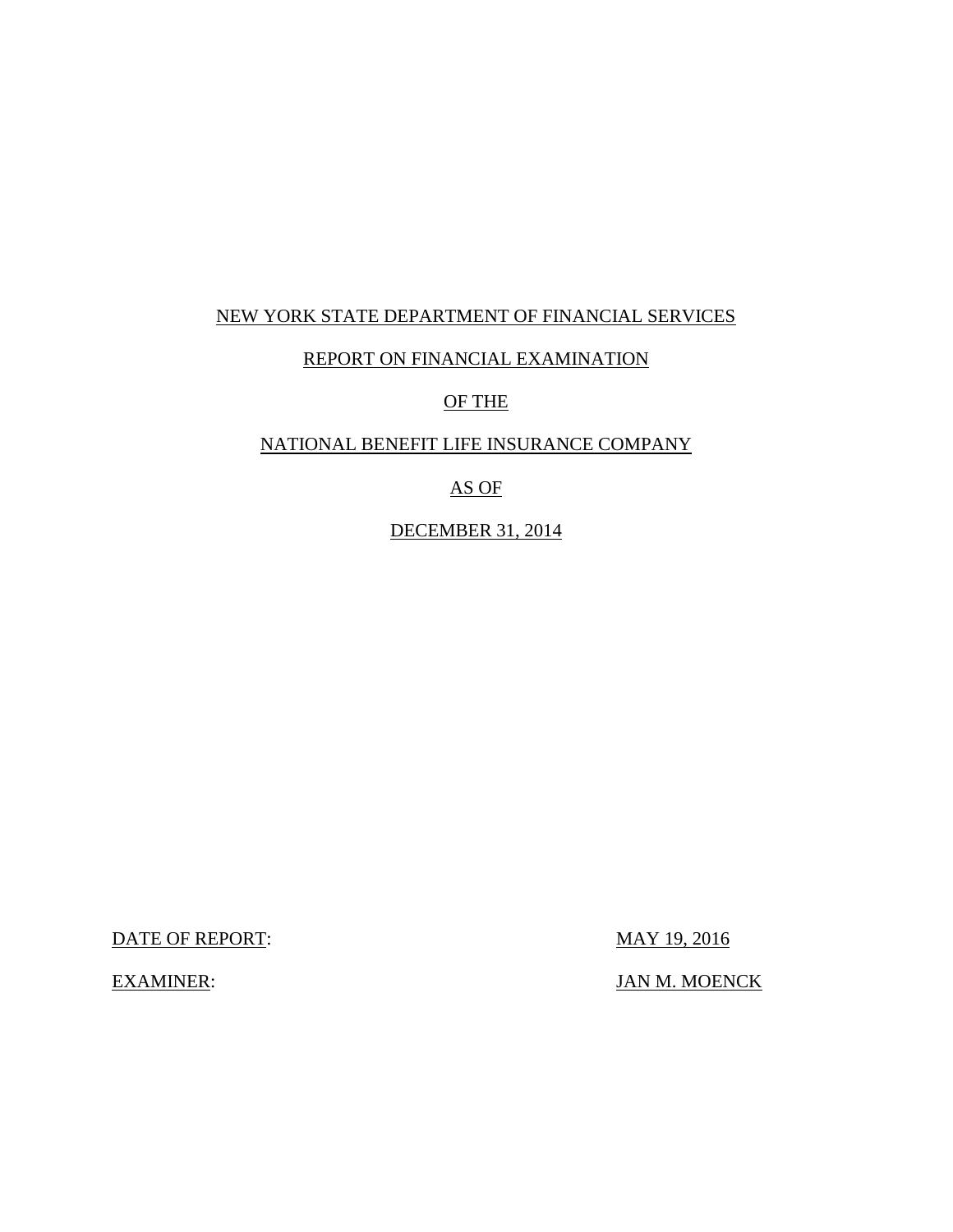## TABLE OF CONTENTS

| <b>ITEM</b> |                                     | PAGE NO.       |
|-------------|-------------------------------------|----------------|
| 1.          | Scope of examination                | $\overline{2}$ |
| 2.          | Description of Company              | $\overline{4}$ |
|             | A. History                          | $\overline{4}$ |
|             | B. Holding company                  | 6              |
|             | C. Organizational chart             | 6              |
|             | D. Service agreements               | 7              |
|             | E. Management                       | 8              |
| 3.          | Territory and plan of operations    | 10             |
|             | A. Statutory and special deposits   | 10             |
|             | <b>B.</b> Direct operations         | 11             |
|             | C. Reinsurance                      | 12             |
| 4.          | Significant operating results       | 13             |
| 5.          | <b>Financial statements</b>         | 18             |
|             | A. Independent accountants          | 18             |
|             | B. Net admitted assets              | 19             |
|             | C. Liabilities, capital and surplus | 20             |
|             | D. Condensed summary of operations  | 21             |
|             | E. Capital and surplus account      | 22             |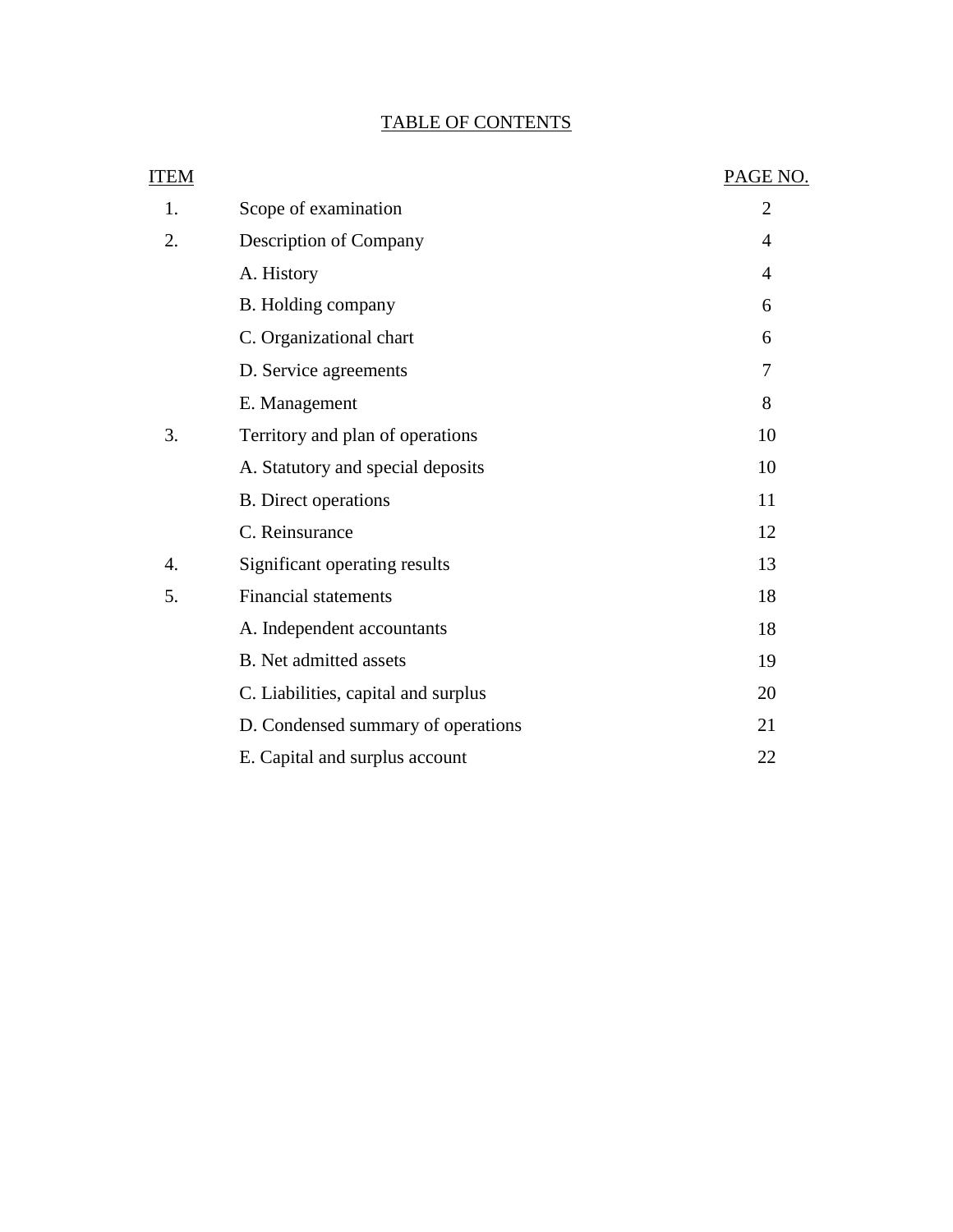

## NEW YORK STATE DEPARTMENT<sub>of</sub> **FINANCIAL SERVICES**

Andrew M. Cuomo **Maria T. Vullo** Maria T. Vullo Governor **Acting Superintendent** Acting Superintendent

May 20, 2016

Honorable Maria T. Vullo Acting Superintendent of Financial Services New York, New York 10004

Madam:

 2015 and annexed hereto, an examination has been made into the condition and affairs of National Benefit Life Insurance Company, hereinafter referred to as "the Company," at the home office of its parent company, Primerica, Inc., located at 1 Primerica Parkway, Duluth, GA 30099. The Company's home office is located at One Court Square, Long Island City, NY 11120. In accordance with instructions contained in Appointment No. 31386, dated October 13,

 Wherever "Department" appears in this report, it refers to the New York State Department of Financial Services.

The report indicating the results of this examination is respectfully submitted.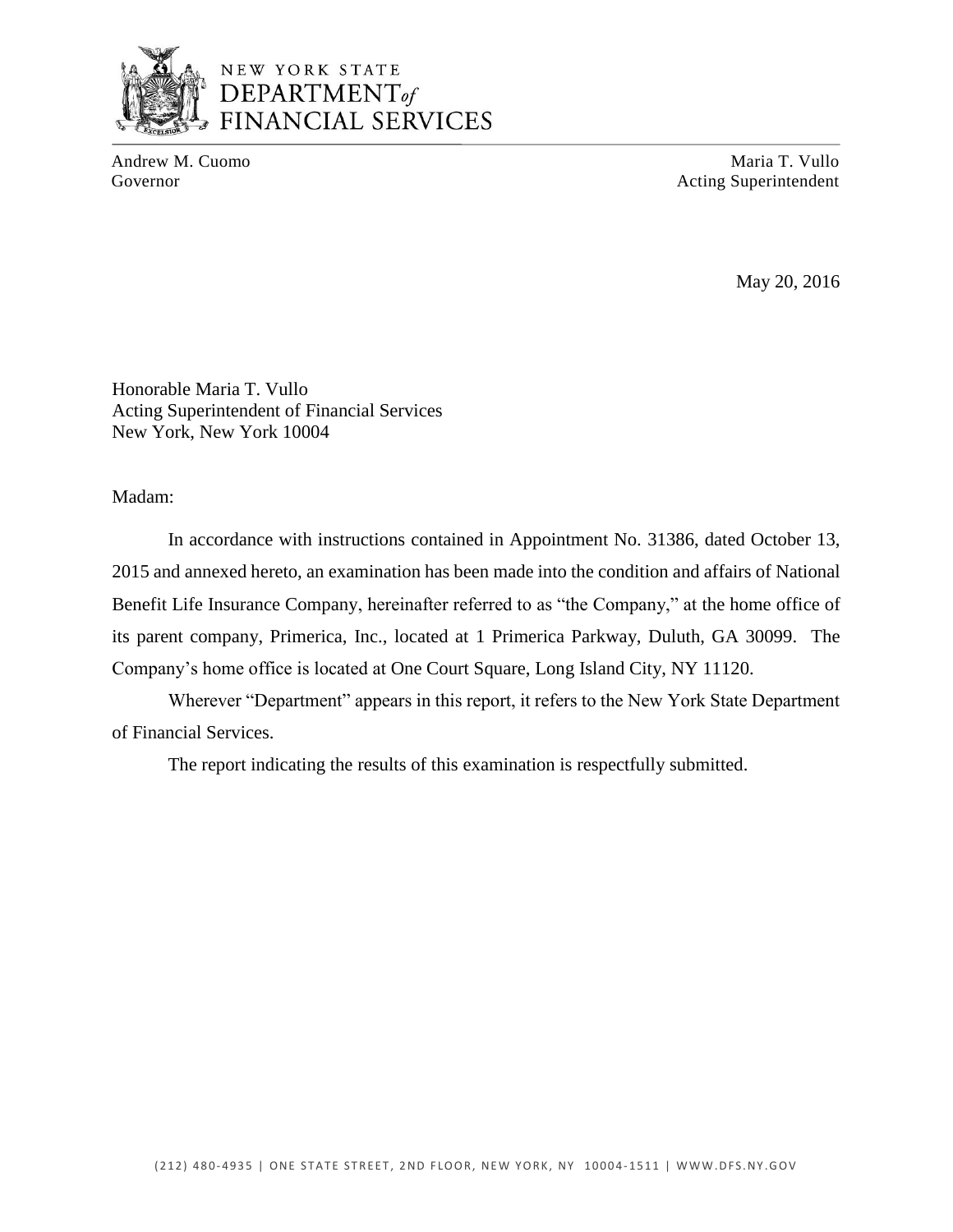#### 1. SCOPE OF EXAMINATION

 The examination of the Company was a full scope examination as defined in the *NAIC Financial Condition Examiners Handbook, 2015 Edition* (the "Handbook"). The examination covers the four-year period from January 1, 2011 through December 31, 2014. The examination was conducted observing the guidelines and procedures in the Handbook and, where deemed appropriate by the examiner, transactions occurring subsequent to December 31, 2014 but prior to the date of this report (i.e., the completion date of the examination) were also reviewed.

 examiner's assessment of risk in the insurer's operations and utilizing that evaluation in formulating the nature and extent of the examination. The examiner planned and performed the examination to evaluate the current financial condition as well as identify prospective risks that may threaten the future solvency of the insurer. The examiner identified key processes, assessed mitigate those risks. The examination also included assessing the principles used and significant estimates made by management, evaluating the overall financial statement presentation, and Statutory Accounting Principles as adopted by the Department, and annual statement instructions. The examination was conducted on a risk focused basis in accordance with the provisions of the Handbook published by the National Association of Insurance Commissioners ("NAIC"). The Handbook guidance provides for the establishment of an examination plan based on the the risks within those processes and evaluated the internal control systems and procedures used to determining management's compliance with New York statutes and Department guidelines,

 The Commonwealth of Massachusetts, Office of Consumer Affairs and Business Regulation Division of Insurance, was the lead state examining the Company's immediate parent, Primerica Life Insurance Company ("PLIC"), a Massachusetts domestic insurer. The State of New York and the Vermont Department of Financial Regulation participated in the coordinated examination. Since the lead and participating states are all accredited by the NAIC, all states deemed it appropriate to rely on each other's work.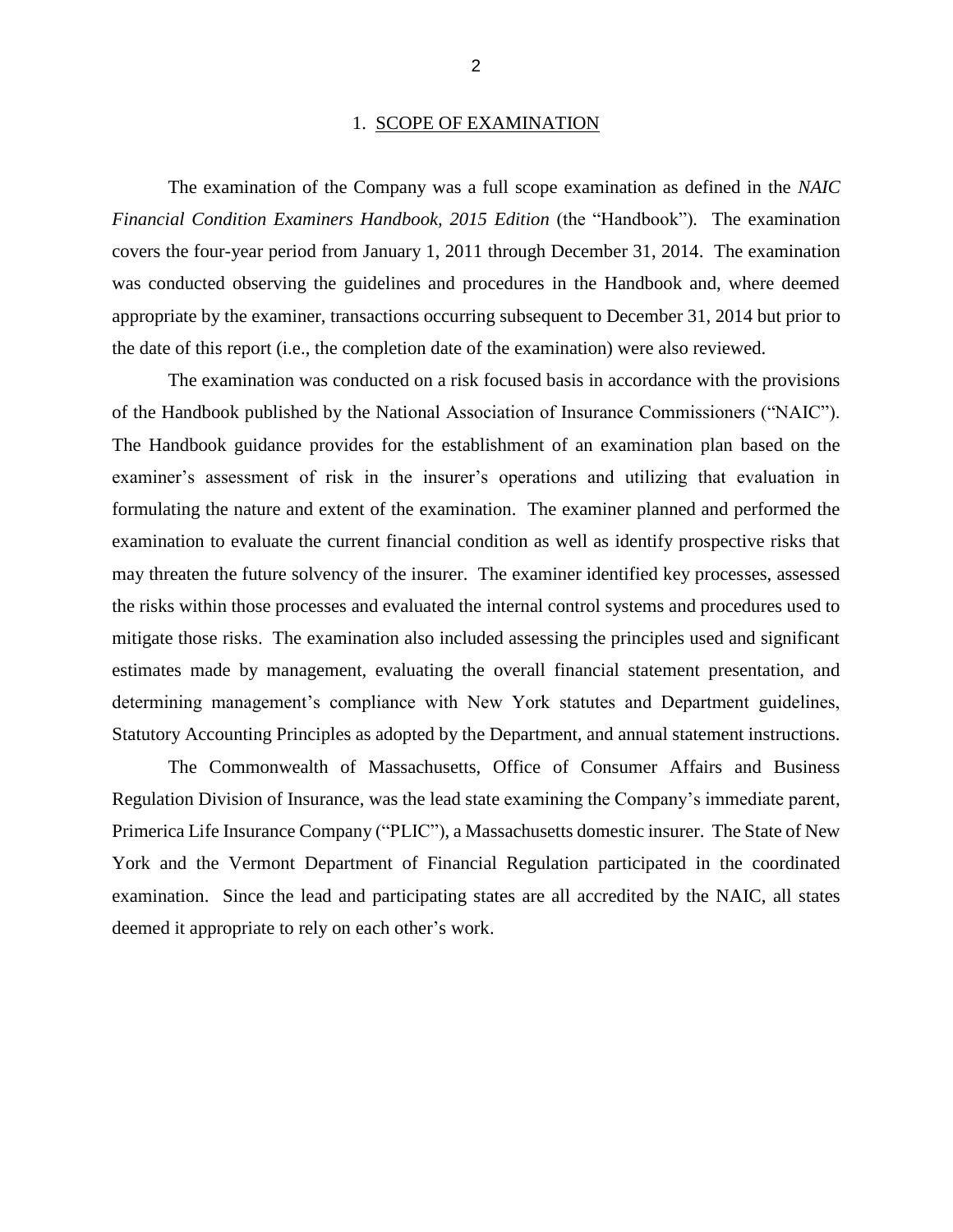environment were utilized to develop the examination approach. The Company's risks and management activities were evaluated incorporating the NAIC's nine branded risk categories. These categories are as follows: Information about the Company's organizational structure, business approach and control

- Pricing/Underwriting
- Reserving
- Operational
- Strategic
- Credit
- Market
- Liquidity
- Legal
- Reputational

 The Company was audited annually, for the years 2011 through 2014, by the accounting firm of KPMG, LLP. The Company received an unqualified opinion in all years under examination. Certain audit workpapers of the accounting firm were reviewed and relied upon in conjunction with this examination. The Company's immediate parent, PLIC, has an internal audit department and a separate internal control department which was given the task of assessing the internal control structure and compliance with the Sarbanes-Oxley Act of 2002 ("SOX"). Where applicable, SOX workpapers and reports were reviewed and portions were relied upon for this examination. examination. The examiner reviewed the prior report on examination which did not contain any

violations, recommendations or comments.

 matters which involve departure from laws, regulations or rules, or which require explanation or This report on examination is confined to financial statements and comments on those description.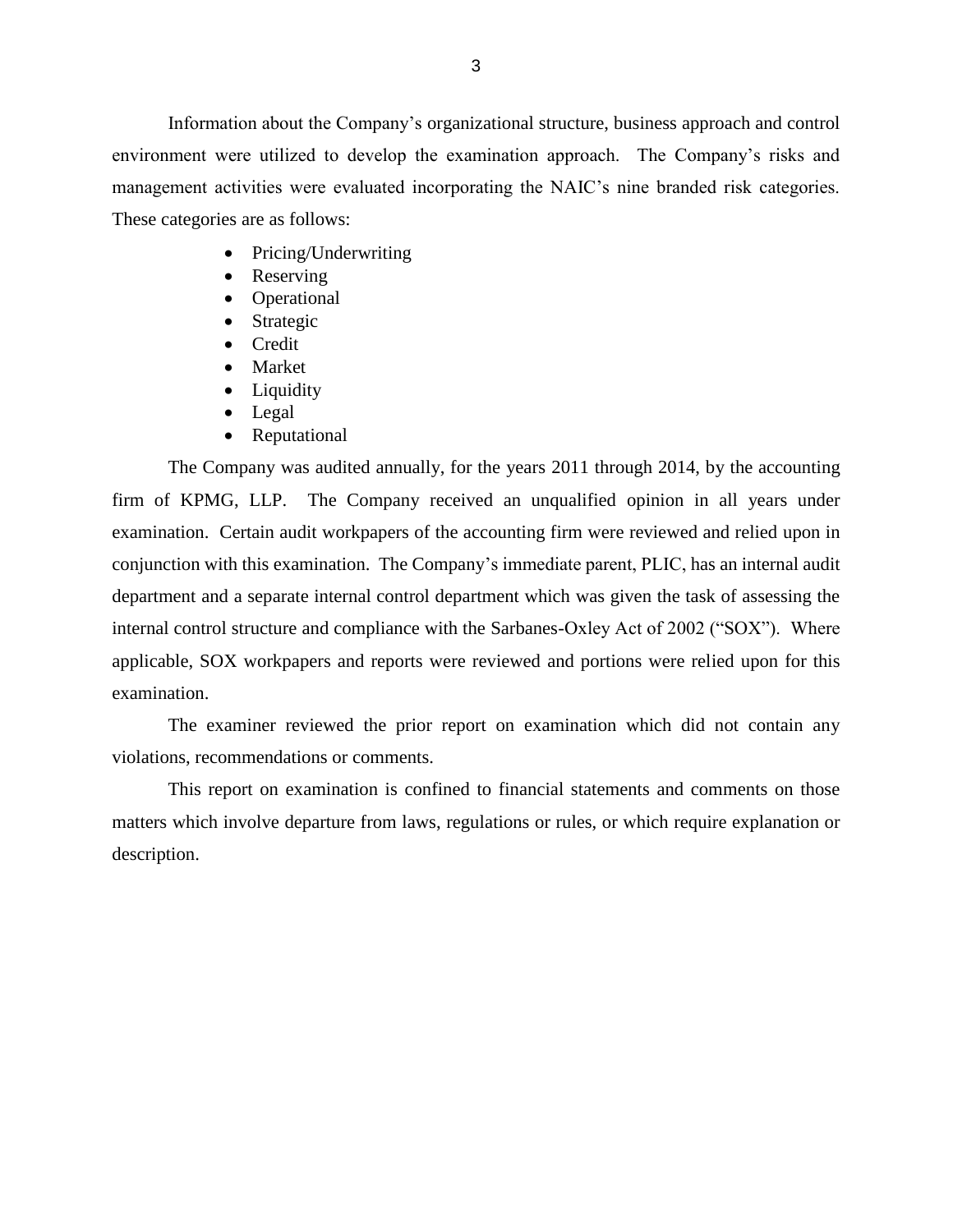#### 2. DESCRIPTION OF COMPANY

#### 1. History

 York on June 18, 1962, as Constitution National Life Insurance Company. The Company's name was changed to Beneficial Standard Life Insurance Company of New York on January 2, 1963 and was licensed and commenced business on May 14, 1963. On June 28, 1963, the Company's name was changed to Beneficial National Life Insurance Company. The Company's present name, National Benefit Life Insurance Company was adopted on December 31, 1980. Initial resources of \$750,000, were provided through the sale of 500,000 shares of common stock (with a par value of \$1 each) for \$2.50 per share. The Company was incorporated as a stock life insurance company under the laws of New of \$1,250,000, consisting of common capital stock of \$500,000 and paid in and contributed surplus

 ("BSLIC"). Benefit National Corporation ("BNC"), a holding company owned by BSLIC, acquired a majority interest of the outstanding stock of the Company and assumed control of the Company on April 22, 1970. Associated Madison Companies, Inc. ("AMAD") acquired all of the shares of BNC on June 7, 1979 and became the Company's immediate parent, controlling 97.7% The Company was originally controlled by Beneficial Standard Life Insurance Company of the outstanding stock of the Company.

 Primerica Corporation acquired control of AMAD and its subsidiaries on April 8, 1982. On December 15, 1982, pursuant to Section 481-a (now Section 7118) of the New York Insurance Law, the Company acquired the minority interest of their outstanding common shares. The Company retired the acquired common stock shares resulting in a reduction in paid in capital of \$1,801,370 (1,801,370 shares at \$1.00 a share), and the Company became a wholly owned subsidiary of AMAD.

 on December 31, 1993. On October 8, 1998, Travelers Group merged with Citicorp to form Primerica Corporation purchased Travelers, Inc. and changed its name to Travelers Group Citigroup Inc. ("Citigroup"), which became the Company's ultimate parent.

 On June 30, 2005, Citigroup sold its domestic life insurance and annuity business, primarily The Travelers Insurance Company ("TIC"), exclusive of PLIC and the Company, and substantially all of its international insurance subsidiaries to MetLife. Following the sale, the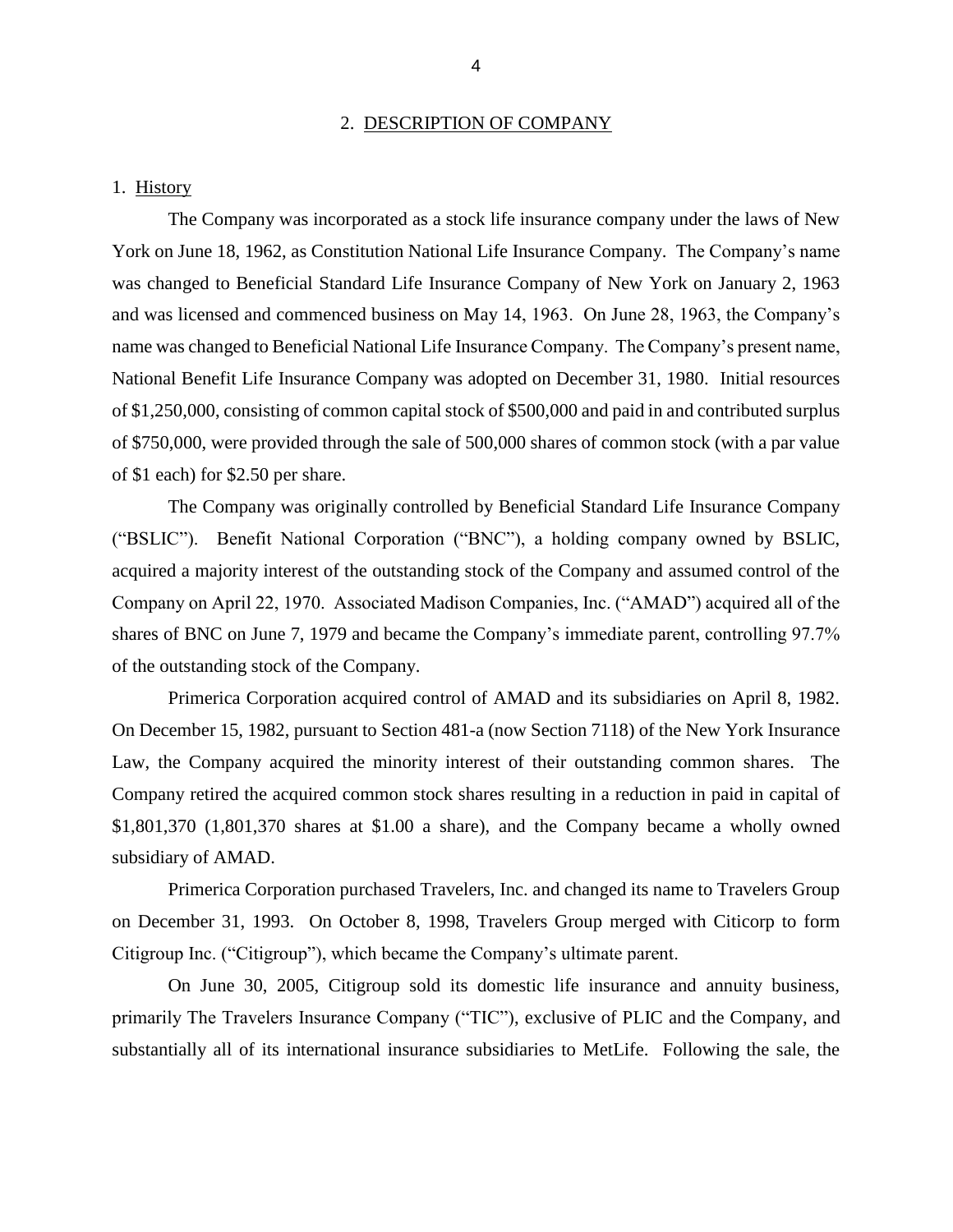Company and its immediate parent PLIC became subsidiaries of Citigroup Insurance Holding Corporation ("CIHC"), a subsidiary of Citigroup.

 On March 31, 2010 and April 1, 2010, Citigroup, the Company's then ultimate parent, subsidiaries, including the Company. As part of the various restructuring transactions, an initial public offering ("IPO") of the stock in Primerica, Inc., a newly formed Delaware corporation and indirect subsidiary of Citigroup, was made. Ownership of the Company and certain other subsidiaries of Citigroup, were transferred to Primerica, Inc., which became the ultimate parent of entered into a series of transactions the intent of which was to restructure ownership in specified the Company.

 Inc., and pursuant to a securities purchase agreement dated February 8, 2010, CIHC sold 22.40% of the common stock of Primerica, Inc. to Warburg Pincus Equity X, L.P. and Warburg Pincus X Partnership, L.P. (together, "Warburg Pincus"). At December 31, 2010 CIHC continued to own 39.58% of the common stock of Primerica, Inc. CIHC and "Warburg Pincus" sold their common On April 15, 2010, in connection with the initial public offering of the stock of Primerica, stock ownership interests during 2011 and 2013, respectively.

 extraordinary dividend of \$296,838,565 to its immediate Parent, PLIC. The dividend payment 4207(a)(2) of the New York Insurance Law, the extraordinary dividend was approved by the Department. Department. As part of the extraordinary dividend documented above, during 2010 the Company paid In connection with the initial public offering transaction, the Company paid an consisted of cash of \$234,004,569 and fixed income securities of \$62,832,996. Pursuant to Section

 a dividend of \$152,434,000 to PLIC as a return of capital. However, the dividend was incorrectly reflected as a decrease to unassigned funds (surplus) rather than a reduction in to gross paid in and contributed surplus. The Company recorded an adjustment of \$152,434,000 in 2013 to unassigned funds (surplus) and gross paid in and contributed to surplus. This adjustment did not impact the Company's total capital and surplus. At December 31, 2014, the Company's capital and paid in and contributed surplus were \$2,500,000 and \$60,642,788 respectively.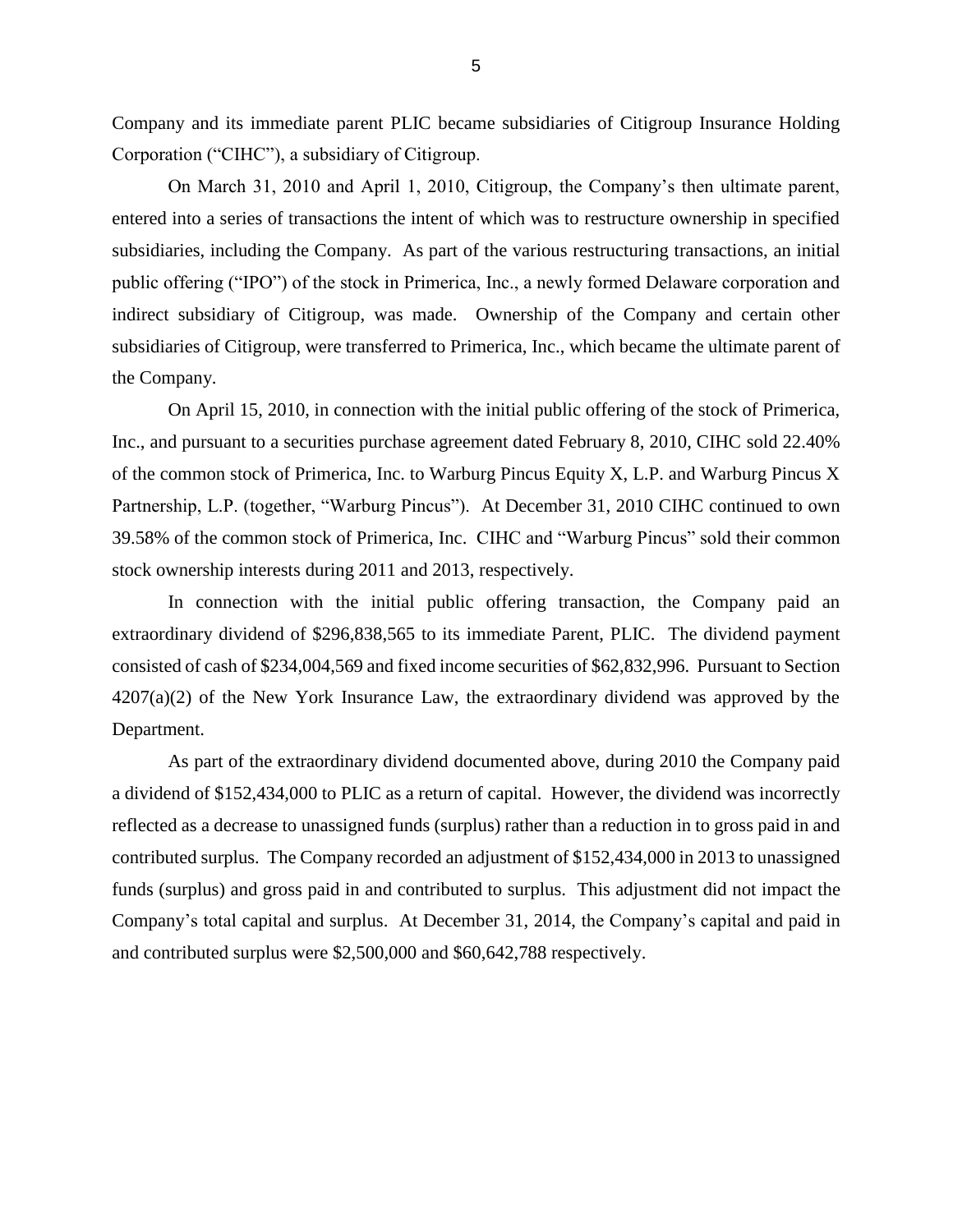#### <span id="page-8-0"></span>**B.** Holding Company

 company. PLIC is in turn a wholly owned subsidiary of Primerica, Inc., a Delaware corporation The Company is a wholly owned subsidiary of PLIC, a Massachusetts life insurance which is publicly held.

#### D. Organizational Chart

 An organization chart reflecting the relationship between the Company and significant entities in its holding company system as of December 31, 2014 follows:



 National Benefit Life Insurance Company does not have any subsidiaries. Sales and marketing for the Company is conducted out of Primerica Financial Services Agency of New York, which is a subsidiary of an affiliate of the Company, Primerica Financial Services, Inc.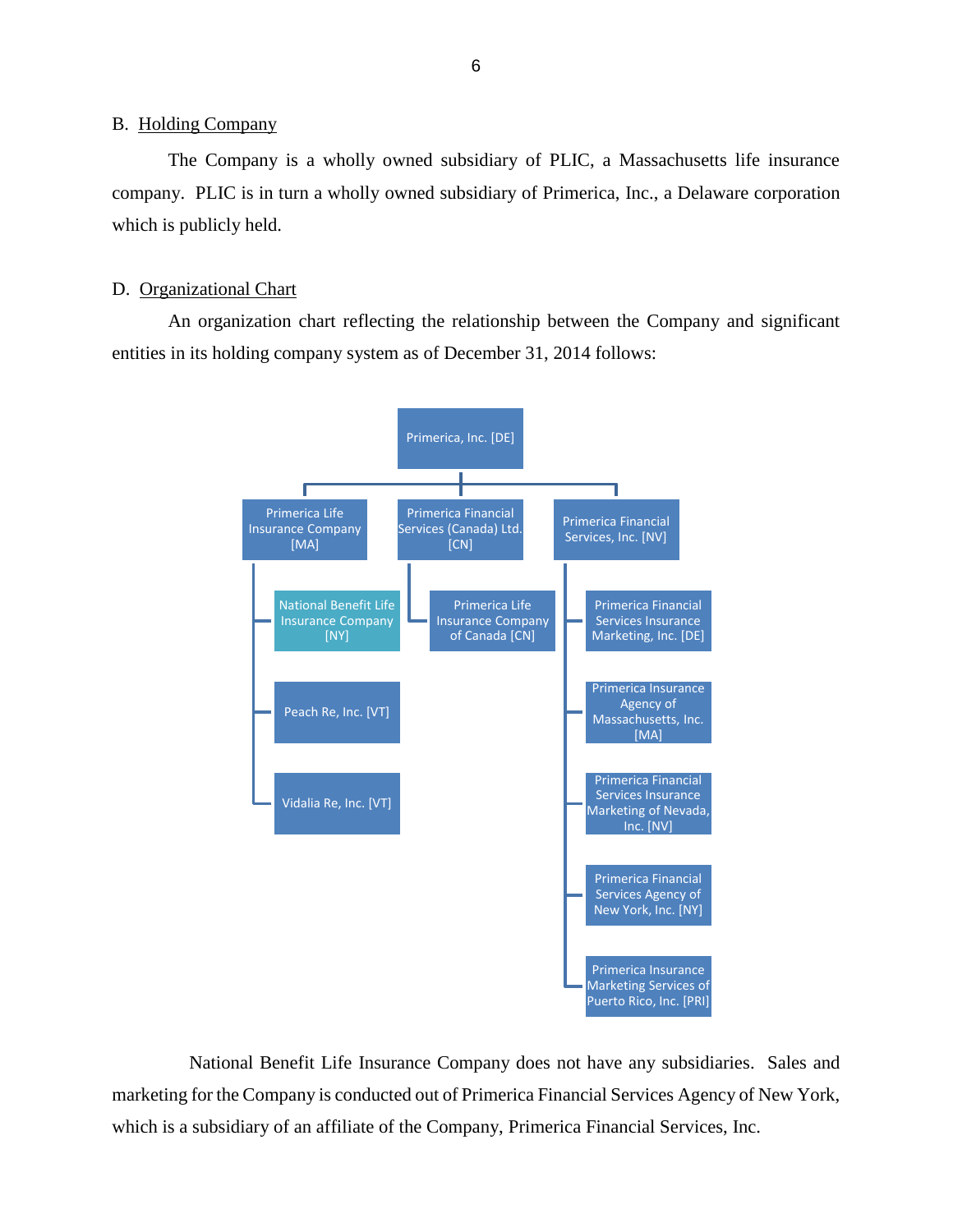## D. Service Agreements

The Company had 5 service agreements in effect with affiliates during the examination period.

| Type of<br>Agreement and<br>Department<br>File Number<br>Data Processing<br>(Department File<br>No. 19416) | Effective<br>Date<br>09/24/1993    | Provider(s)<br>of<br>Service(s)<br><b>PLIC</b>                                                           | Recipient(s)<br>of<br>Service(s)<br>The<br>Company                                                          | Specific<br>Service(s)<br>Covered<br>PLIC provides certain<br>data functions and<br>administrative<br>processing services                                                                                                                                                          | Income/<br>$(Express)*$ For<br>Each Year of the<br>Examination<br>2011 \$(2,504,155)<br>2012 \$(2,536,908)<br>2013 \$(2,868,699)<br>2014 \$(1,549,691) |
|------------------------------------------------------------------------------------------------------------|------------------------------------|----------------------------------------------------------------------------------------------------------|-------------------------------------------------------------------------------------------------------------|------------------------------------------------------------------------------------------------------------------------------------------------------------------------------------------------------------------------------------------------------------------------------------|--------------------------------------------------------------------------------------------------------------------------------------------------------|
| <b>Cost Sharing</b><br>Agreement<br>(Department File<br>No. 21014)<br>Agreement<br>Terminated              | 12/01/1994<br>08/31/2012           | The Company,<br>Citigroup,<br>Inc., and<br>named<br>Citigroup<br>affiliates,<br>including<br><b>PLIC</b> | The<br>Company,<br>Citigroup,<br>Inc., and<br>named<br>Citigroup<br>affiliates,<br>including<br><b>PLIC</b> | The Company<br>provides various<br>specified services to<br>and receives various<br>specified services<br>from its affiliates,<br>including<br>performance of<br>certain company<br>insurance<br>administration, legal,<br>underwriting, and<br>claims functions by<br><b>PLIC</b> | 2011 \$(4,328,916)<br>2012 \$(2,846,563)<br>2013\$<br>2014 \$<br>$\Omega$                                                                              |
| Cost Sharing and<br>Services<br>Agreement<br>(Department File<br>No. 46358)                                | 09/01/2012                         | <b>PLIC</b>                                                                                              | The<br>Company                                                                                              | PLIC provides<br>accounting, actuarial,<br>treasury, and other<br>services                                                                                                                                                                                                         | 2011 \$<br>$\Omega$<br>2012 \$(1,916,441)<br>2013 \$(5,518,162)<br>2014 \$(5,106,521)                                                                  |
| General Agency<br>Agreement<br>(Department File<br>No. 30290)                                              | 09/01/2002                         | Primerica<br>Financial<br>Services<br><b>Agency New</b><br>York, Inc.<br>("PFSANY")                      | The<br>Company                                                                                              | PFSANY act as<br>General Agent for the<br>Company                                                                                                                                                                                                                                  | 2011 \$(20,640,505)<br>2012 \$(21,674,549)<br>2013 \$(22,910,469)<br>2014 \$(24,507,941)                                                               |
| Sublease<br>(Department File<br>No. 41849)                                                                 | 09/01/2009<br>Amended<br>2/28/2014 | Citibank N.A.                                                                                            | The<br>Company                                                                                              | Citibank, N.A., as<br>sub-landlord, sub-<br>leased to the<br>Company, as tenant,<br>the Company's home<br>office space at One<br>Court Square, 44th<br>Floor, Long Island<br>City, NY                                                                                              | 2011 \$(853,273)<br>2012 \$(840,826)<br>2013 \$(926,880)<br>2014 \$(796,537)                                                                           |

\* Amount of Income or (Expense) Incurred by the Company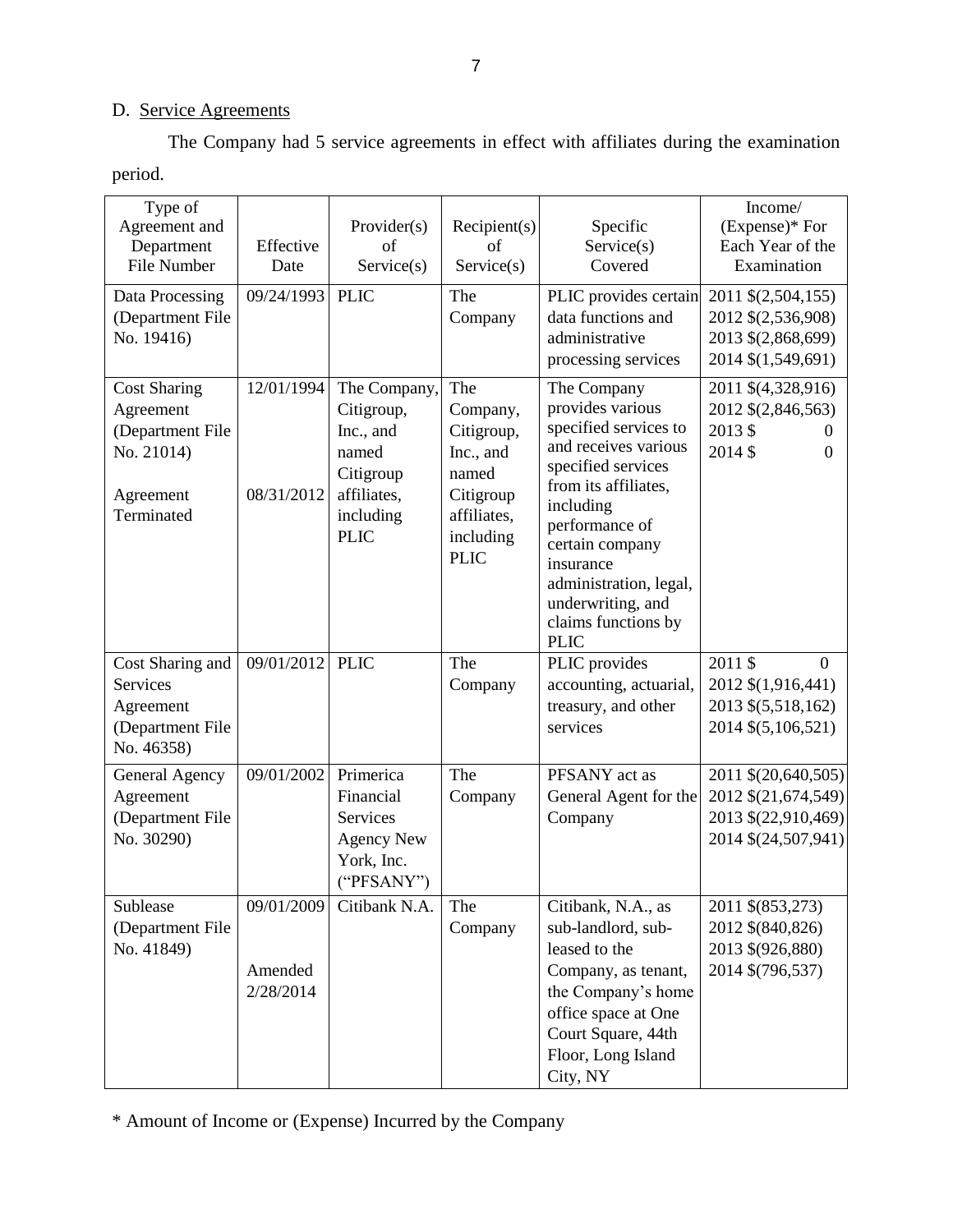The sale of the Company's group accident and health business in 2014 significantly reduced the expenses incurred by the Company under its data processing agreement with PLIC.

 The Company participates in a federal income tax allocation agreement with its parent and affiliates.

#### E. Management

 The Company's by-laws provide that the board of directors shall be comprised of not less than seven and not more than 21 directors. Directors are elected for a period of one year at the annual meeting of the stockholders held in February of each year. As of December 31, 2014, the board of directors consisted of 8 members. Meetings of the board are held semi-annually

 The 8 board members and their principal business affiliation, as of December 31, 2014, were as follows:

| <b>Name and Residence</b>           | <b>Principal Business Affiliation</b>                                                        | <b>Year First</b><br>Elected |
|-------------------------------------|----------------------------------------------------------------------------------------------|------------------------------|
| Joseph G. Condon*<br>Ridgefield, CT | Retired<br>National Benefit Life Insurance Company                                           | 2009                         |
| Stacy K. Geer<br>Dunwoody, GA       | Vice President, Corporate Secretary, and Deputy<br><b>General Counsel</b><br>Primerica, Inc. | 2014                         |
| Joseph F. Gill<br>Hauppauge, NY     | Senior Vice President, Insurance Operations<br>National Benefit Life Insurance Company       | 2009                         |
| Frederick W. Kanner*<br>Summit, NJ  | Retired, Former Senior Counsel, Covington &<br><b>Burling LLP</b>                            | 2006                         |
| Donald Kramer*<br>Greenwich, CT     | <b>Chairman and Chief Executive Officer</b><br>ILS Capital Management Ltd. (Bermuda)         | 1979                         |
| Robert Peterman, Jr.<br>Buford, GA  | <b>Executive Vice President</b><br>Primerica Life Insurance Company                          | 2014                         |
| Raul Rivera<br>Garden City, NY      | <b>President and Chief Executive Officer</b><br>National Benefit Life Insurance Company      | 1972                         |
| Elliot Wohl*<br>Rancho Santa Fe, CA | Retired, Former General Counsel for National<br>Benefit Life Insurance Company               | 2005                         |

\* Not affiliated with the Company or any other company in the holding company system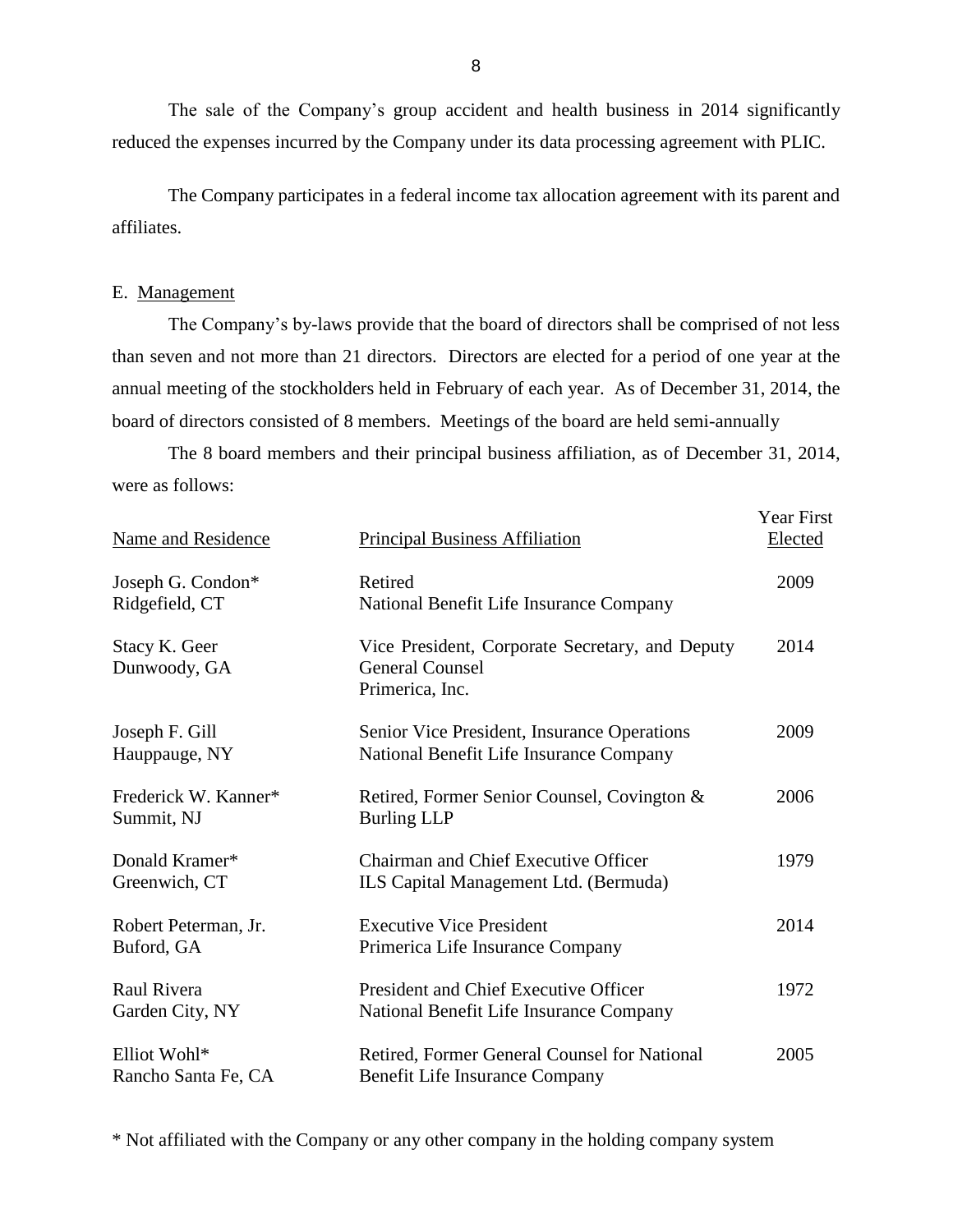committees indicated that meetings were well attended and that each director attended a majority The examiner's review of the minutes of the meetings of the board of directors and its of meetings.

 The following is a listing of the principal officers of the Company as of December 31, 2014:

| Name             | Title                                           |
|------------------|-------------------------------------------------|
| Raul Rivera      | President and Chief Executive Officer           |
| Stacey K. Geer   | Vice president, Chief Legal Officer & Secretary |
| Michael K. Wells | Treasurer                                       |
| Joseph F. Gill   | Senior Vice President, Insurance Operations     |
| Lynn R. Lund     | Vice President & Appointed Actuary              |
| Leanne E. Ness   | Vice President, Financial Reporting             |
| Vicki R. Bulger  | Vice President, Chief Compliance Officer        |
| Roxanne Boalt*   | <b>Vice President</b>                           |
|                  |                                                 |

\* Designated consumer services officer per Section 216.4(c) of Department Regulation No. 64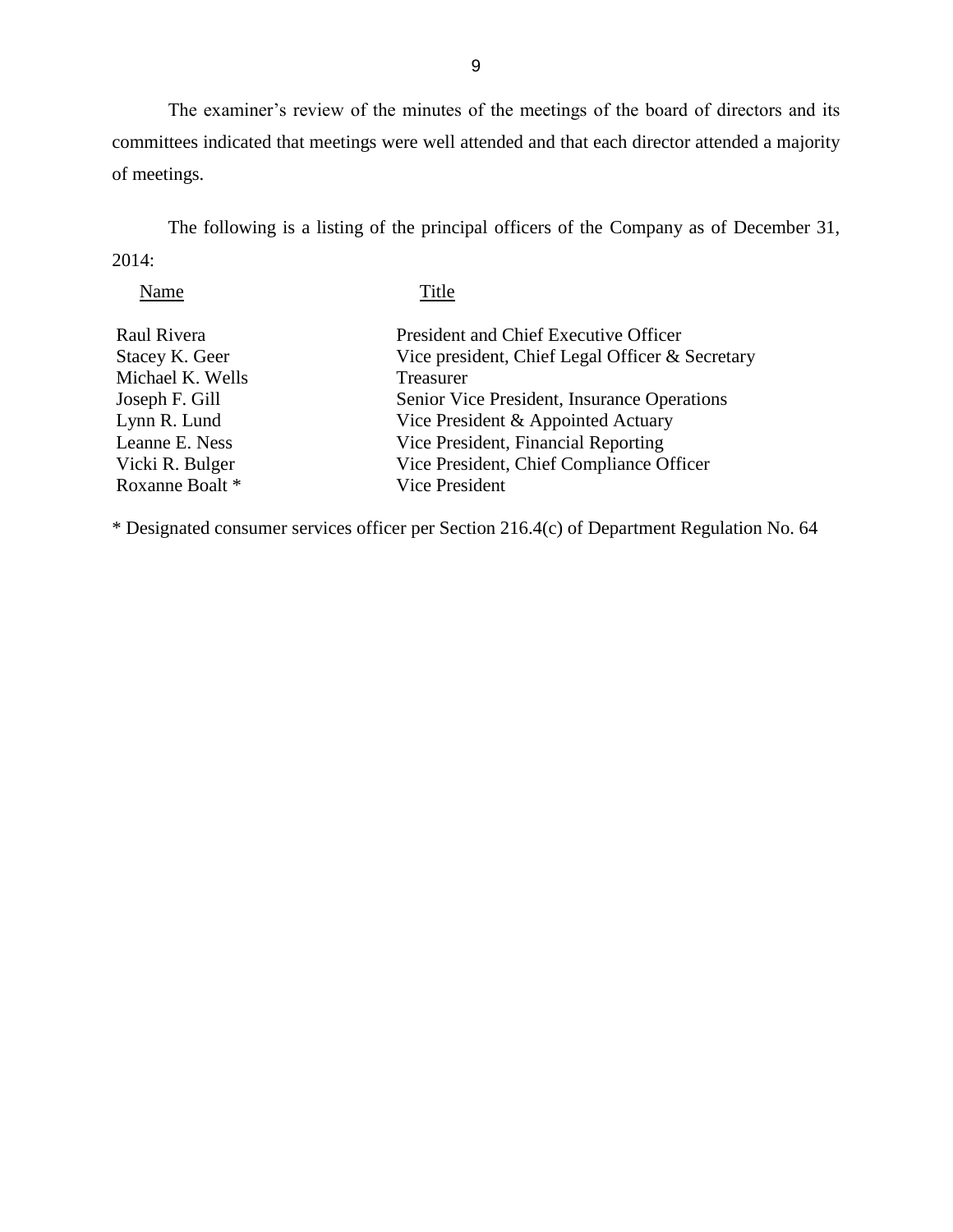The Company is authorized to write life insurance, annuities and accident and health insurance as defined in paragraphs 1, 2 and 3 of Section 1113(a) of the New York Insurance Law.

 U.S. Virgin Islands. In 2014, 78.1% of direct life premiums, 19.9% of accident and health premiums, 100% of annuity considerations, and 98.7% of deposit type funds were received from The Company is licensed to transact business in 50 states, the District of Columbia and the the State of New York*.* Policies are written on a non-participating basis.

 The following table shows the percentage of direct premiums received, by state, and by major lines of business for the year 2014:

|                         |        | <b>Accident and Health</b> |        |
|-------------------------|--------|----------------------------|--------|
| Life Insurance Premiums |        | Insurance premiums         |        |
| New York                | 78.1%  | New York                   | 19.9%  |
| New Jersey              | 2.4%   | Texas                      | 8.6%   |
| Florida                 | 2.4%   | California                 | 8.5%   |
| Pennsylvania            | 1.5%   | New Jersey                 | 5.1%   |
| Texas                   | 1.3%   | North Carolina             | 4.6%   |
| Subtotal                | 85.7%  | Subtotal                   | 46.6%  |
| All others              | 14.3%  | All others                 | 53.4%  |
| Total                   | 100.0% | Total                      | 100.0% |

#### A. Statutory and Special Deposits

 and Notes on deposit with the State of New York, its domiciliary state, for the benefit of all following states which were reported in Schedule E of the 2014 filed annual statement, an additional \$8,656,289 was being held by the states of Arkansas, Florida, Georgia, Massachusetts, New Hampshire, New Mexico, North Carolina, Oklahoma, South Carolina, Virginia, and the US As of December 31, 2014, the Company had \$ 1,656,198 of United States Treasury Bonds policyholders, claimants and creditors of the Company. As per confirmations received from the Virgin Islands.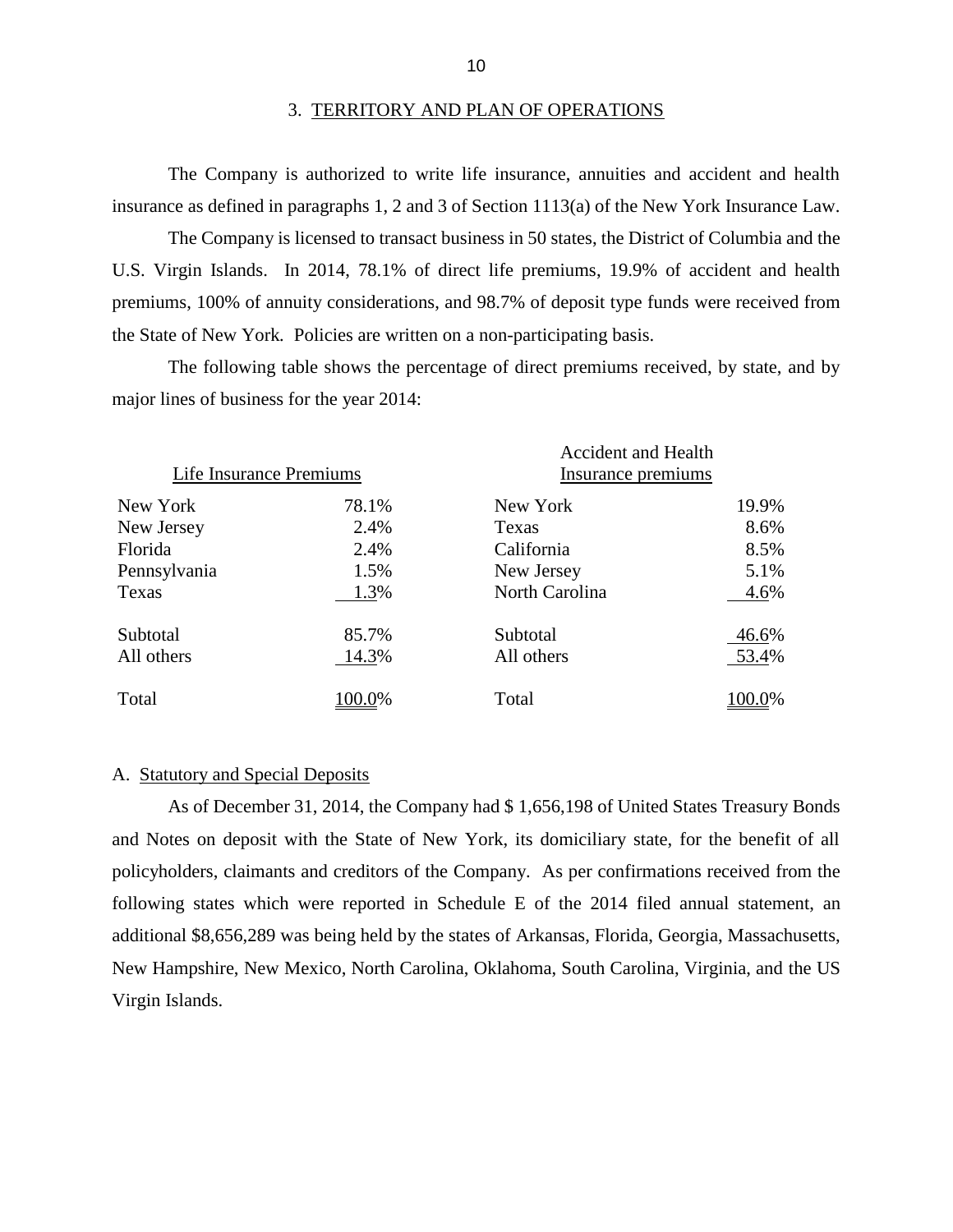<span id="page-13-0"></span>B. Direct Operations

 disability, and credit life policies. Since 1992, the Company has concentrated its marketing efforts on a new term life insurance product in New York. As of December 31, 2014, 306,382 During the period under examination the Company wrote term life, student life, state policies totaling approximately \$41.4 billion of this product were in force.

 Student Life insurance is a \$10,000, \$20,000 or \$30,000 term product marketed to parents of children ages  $14 - 24$ . The product changes to a \$25,000, \$50,000 or \$75,000 permanent policy, with the payment of an increased premium, when the student attains the age of 25. The Company marketed the product exclusively through a solitary general agent on a direct mail basis.

 State disability insurance is sold as a state mandated, group, short-term (26 week maximum) disability product that reimburses a worker who becomes disabled due to a nonoccupational injury or illness.

 In 2012, the Company eliminated the marketing and underwriting of the credit life and remaining whole life insurance policies, but will continue to administer the existing block of credit life business.

 In 2014, the Company eliminated the marketing and underwriting of new student life insurance policies, but will continue to administer the existing block of student life business.

 In January 2014, the Company sold the assets and liabilities of the disability benefits life affiliate of AmTrust NA, Wesco Insurance Company, assumed all incurred but unpaid claims for the disability benefits life insurance policies in force as of January 1, 2014. business to AmTrust North America, Inc. ("AmTrust NA"). As part of the sale agreement, an

 The Company's agency operations are conducted on a general agency basis with an affiliate, Primerica Financial Services Agency of New York, Inc.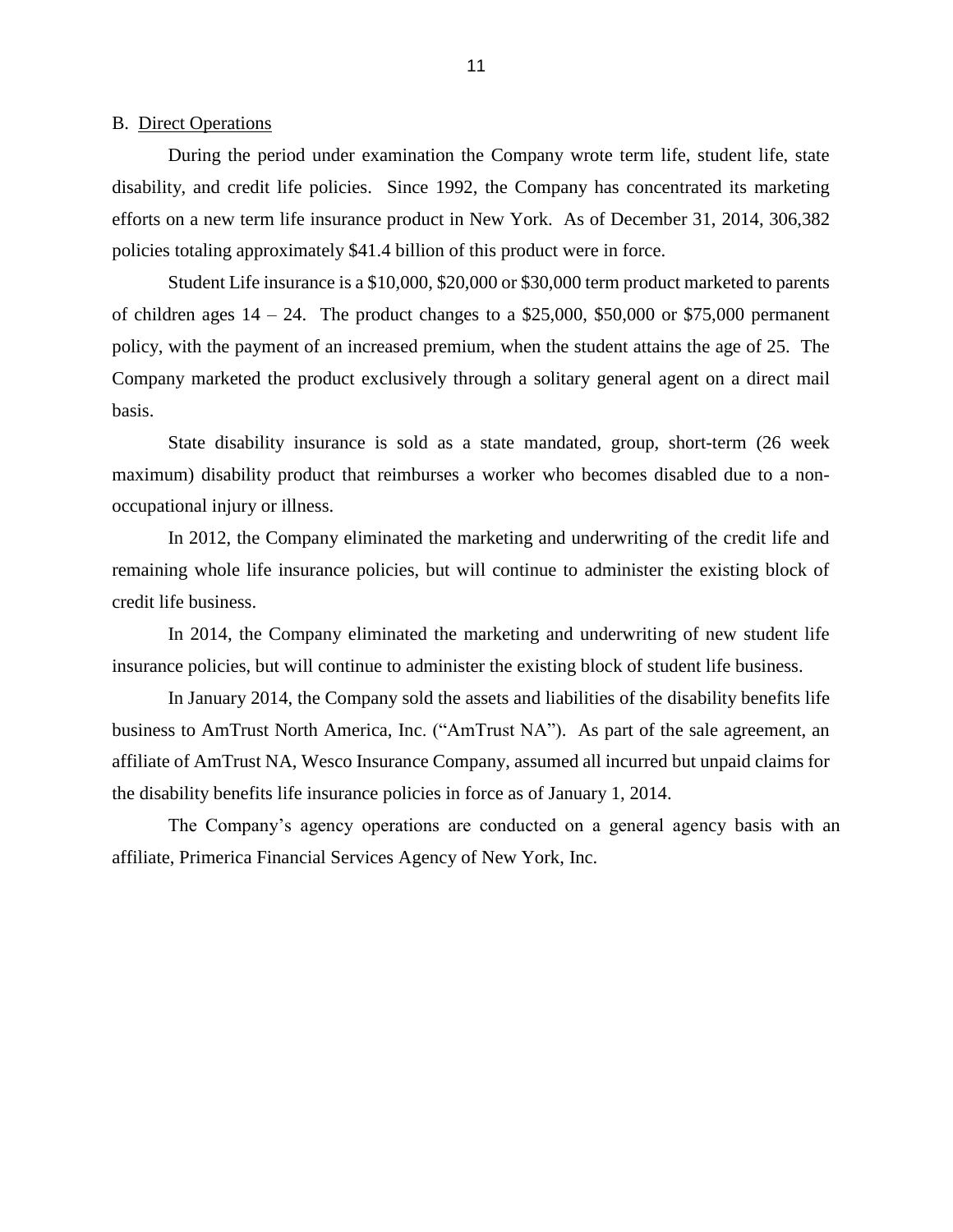#### <span id="page-14-0"></span>C. Reinsurance

 companies, of which 13 were authorized or accredited. The Company's life, accident and health As of December 31, 2014, the Company had reinsurance treaties in effect with 32 business is reinsured on a coinsurance, modified coinsurance, quota-share and yearly renewable term basis. Reinsurance is provided on an automatic and/or facultative basis.

 The maximum retention limit for individual life contracts is \$250,000. The total face amount of life insurance ceded as of December 31, 2014, was \$35,907,138,601 which represents 87% of the total face amount of life insurance in force. Reserve credit taken for reinsurance ceded to unauthorized companies, totaling \$219,302,252, was supported by letters of credit and trust agreements.

The Company did not assume any life insurance during the period under examination.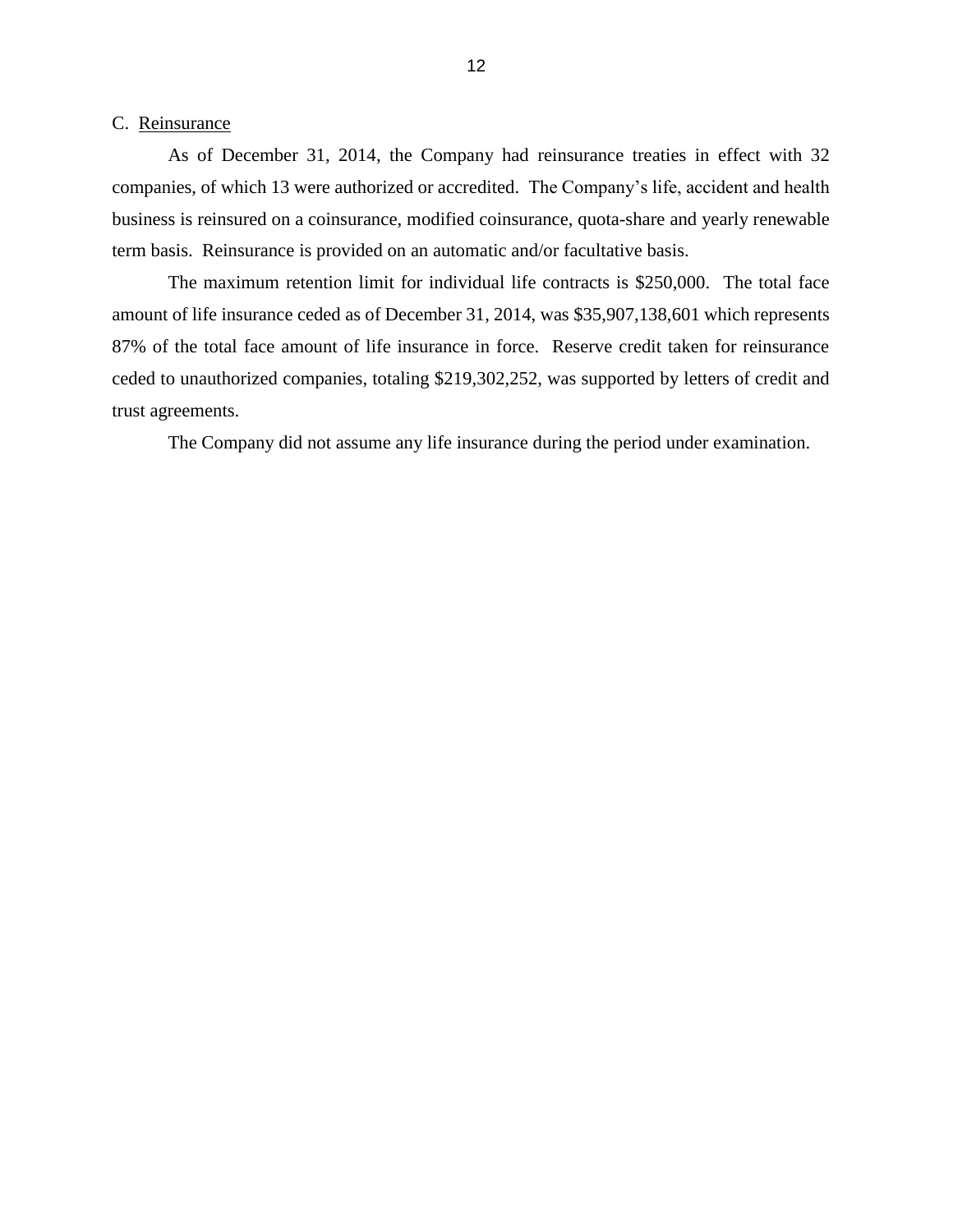during the period under examination as extracted from its filed annual statements. Failure of items Indicated below is significant information concerning the operations of the Company to add to the totals shown in any table in this report is due to rounding.

 The following table indicates the Company's financial growth (decline) during the period under review:

|                                        | December 31,    | December 31,    | Increase                  |
|----------------------------------------|-----------------|-----------------|---------------------------|
|                                        | 2010            | 2014            | (Decrease)                |
| <b>Admitted assets</b>                 | \$479,321,614   | \$481,623,158   | 2,301,544<br>\$           |
| Liabilities                            | \$316,072,378   | \$309,688,446   | (6,383,932)<br>\$.        |
| Common capital stock                   | \$<br>2,500,000 | 2,500,000<br>\$ | $\mathcal{S}$<br>$\Omega$ |
| Gross paid in and contributed surplus  | 209,838,591     | 60,642,788      | (149, 195, 803)           |
| Group contingency life reserves        | 476,983         | 84,180          | (392, 803)                |
| Special contingency reserve fund       |                 |                 |                           |
| for Separate Accounts                  | 29,800          | 10,751          | (19,049)                  |
| Impact on Surplus from                 |                 |                 |                           |
| Implementation of SSAP 10R             | 3,397,284       | $\overline{0}$  | (3,397,284)               |
| Unassigned funds (surplus)             | (52,993,422)    | 108,696,993     | 161,690,415               |
| Total capital and surplus              | \$163,249,236   | \$171,934,712   | 8,685,476<br>\$.          |
| Total liabilities, capital and surplus | \$479,321,614   | \$481,623,158   | 2,301,544<br>\$           |

 The decline in 'Gross paid in and contributed surplus' and 'increase in unassigned funds (surplus)' is a result of a dividend paid to PLIC in the amount of \$152,434,000 during 2010. The dividend, declared as a return of capital, was paid to PLIC in 2010; however, this amount was reported as a reduction to 'Unassigned funds (surplus)' in the 2010 annual statement. This amount was reclassified and reported as a reduction in 'Gross paid in and contributed surplus' in 2013.

 The Company's invested assets as of December 31, 2014, exclusive of separate accounts, were mainly comprised of bonds (89.4%).

 The majority (95.8%) of the Company's bond portfolio, as of December 31, 2014, was comprised of investment grade obligations.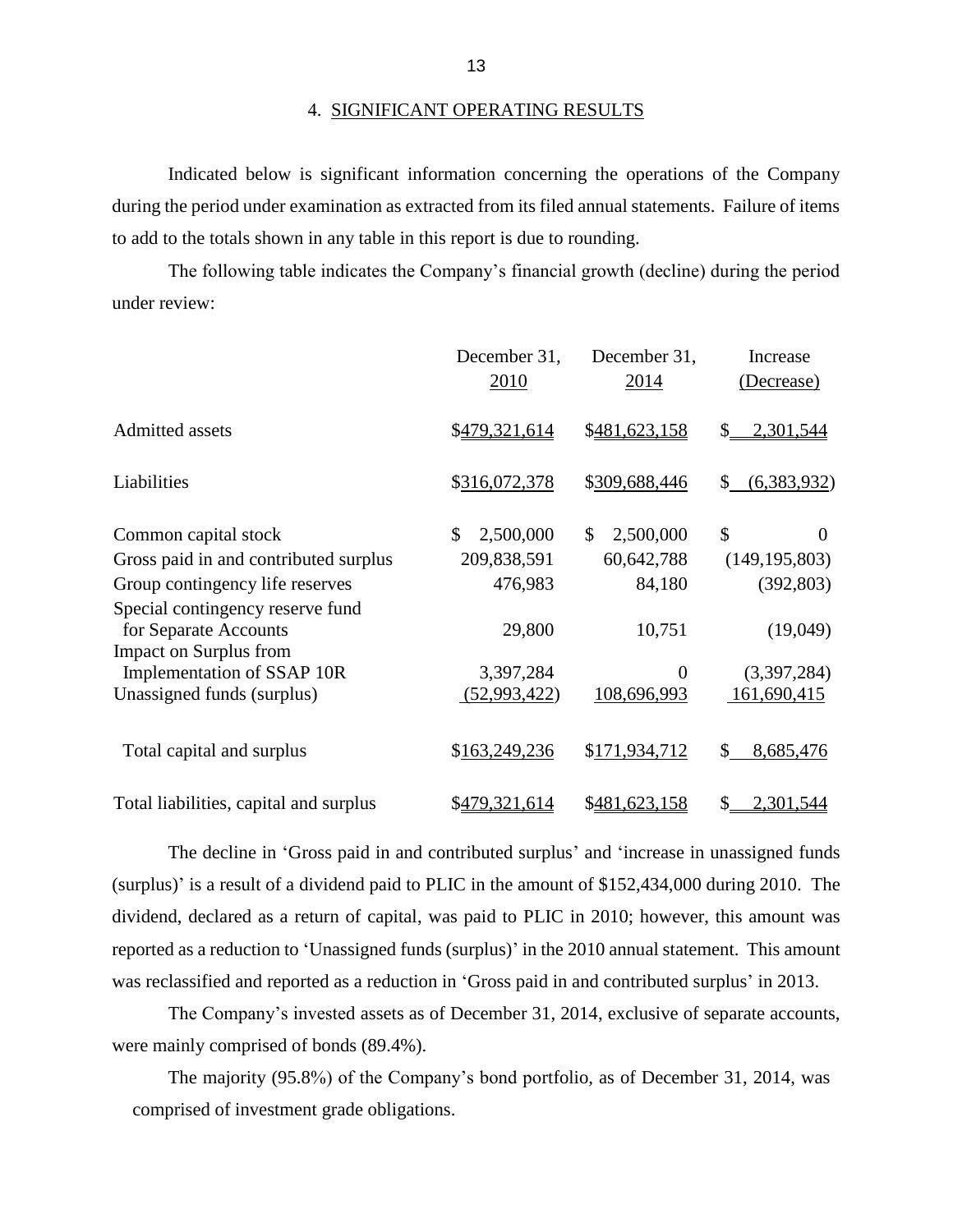The following indicates, for each of the years listed below, the amount of life insurance issued and in force by type (in thousands of dollars):

# Individual Whole Life Year Issued In Force 2011 \$329,829 \$2,373,545 2012 \$ 19,167 \$2,427,196 2013 \$ 0 \$2,395,926

 The majority of the Company's whole life products were last issued in 1989 and the remaining products were last issued in 2012. remaining products were last issued in 2012.<br>The following has been extracted from the Exhibits of Accident and Health Insurance in

2014 \$ 0 \$2,336,105

the filed annual statements, for each of the years under review:

|                                   | Group   |         |         |        |
|-----------------------------------|---------|---------|---------|--------|
|                                   | 2011    | 2012    | 2013    | 2014   |
| Outstanding, end of previous year | 49,761  | 50,127  | 49,440  | 53,224 |
| Issued during the year            | 5,015   | 4,072   | 7,434   |        |
| Other net changes during the year | (4,649) | (4,759) | (3,650) | (0)    |
| Outstanding, end of current year  |         |         | .224    |        |

 liabilities connected with its disability benefits business to AmTrust NA. As part of the sale agreement, Wesco Insurance Company, an affiliate of AmTrust NA, assumed all incurred but On January 14, 2014, the Department approved the sale of the Company's assets and unpaid claims for the Company's DBL insurance policies in force as of January 1, 2014.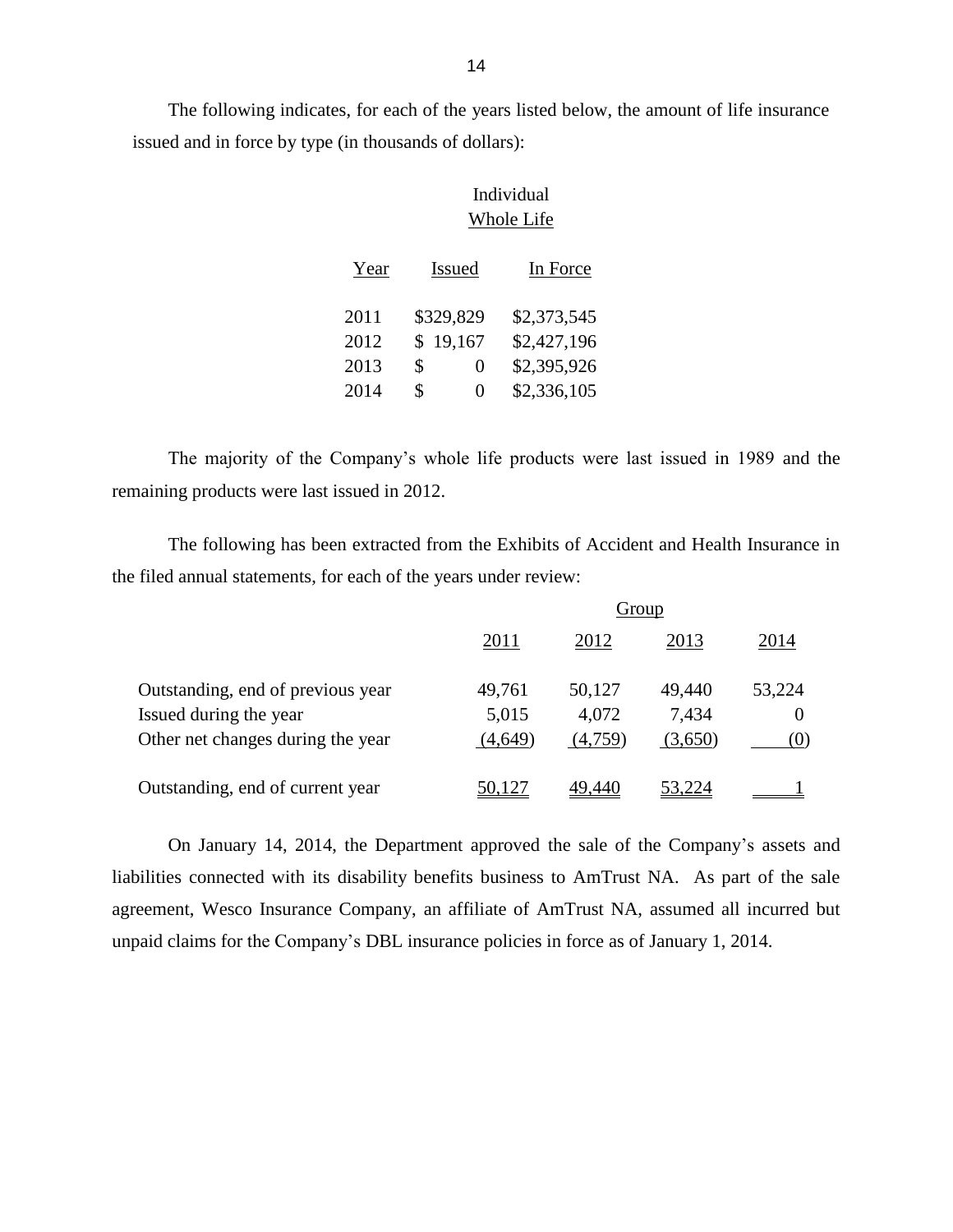The following has been extracted from the Exhibits of Deposit Funds and Dividend Accumulations in the filed annual statements for each of the years under review:

### Deposit Funds

|                                   |          | 2012  | 2013  | 2014  |
|-----------------------------------|----------|-------|-------|-------|
| Outstanding, end of previous year | $\theta$ |       | 1.674 | 2,309 |
| Issued during the year            |          | 2,105 | 1,135 | 936   |
| Other net changes during the year | (0)      | (432) | (500) | (552) |
| Outstanding, end of current year  |          | .674  | 2.309 | -693  |

 The Company began issuing Premium Deposit Accounts in late 2011. After its initial momentum in 2012, products sales experienced a steady decline in the accounts issued during 2013 and 2014.

 The following is the net gain (loss) from operations by line of business after federal income taxes but before realized capital gains (losses) reported for each of the years under examination in the Company's filed annual statements:

|                           | 2011                    | 2012                              | 2013                     | 2014                   |
|---------------------------|-------------------------|-----------------------------------|--------------------------|------------------------|
| Ordinary:                 |                         |                                   |                          |                        |
| Life insurance            | \$16,813,345            | \$22,820,109                      | \$17,958,721             | \$16,346,325           |
| Individual annuities      | 12,018                  | (51,932)                          | (91,956)                 | (128, 772)             |
| Total ordinary            | \$16,825,363            | \$22,768,177                      | \$17,866,765             | \$16,217,553           |
| Credit life               | $\mathbb{S}$<br>427,774 | \$<br>294,990                     | $\mathbb{S}^-$<br>87,901 | \$<br>91,993           |
| Group Life                | \$<br>762,095           | $\mathbb{S}$<br>210,743           | $\mathbb{S}$<br>34,694   | \$<br>459,782          |
| Accident and health:      |                         |                                   |                          |                        |
| Group                     | (2,263,064)             | $\mathcal{S}$<br>321,582          | \$2,917,504              | \$4,567,869            |
| Credit                    | 1,116                   | 72,851                            | 55,567                   | 32,030                 |
| Other                     | 300,497                 | 934,616                           | 1,192,804                | (240,748)              |
| Total accident and health | (1,961,451)             | \$1,329,049                       | \$4,165,875              | \$4,359,151            |
| All other lines           | \$<br>$\boldsymbol{0}$  | $\mathcal{S}$<br>$\boldsymbol{0}$ | $\mathbb{S}$<br>(3,083)  | \$<br>$\boldsymbol{0}$ |
| Total                     | \$16,053,780            | \$24,602,959                      | \$22,152,152             | \$21,128,479           |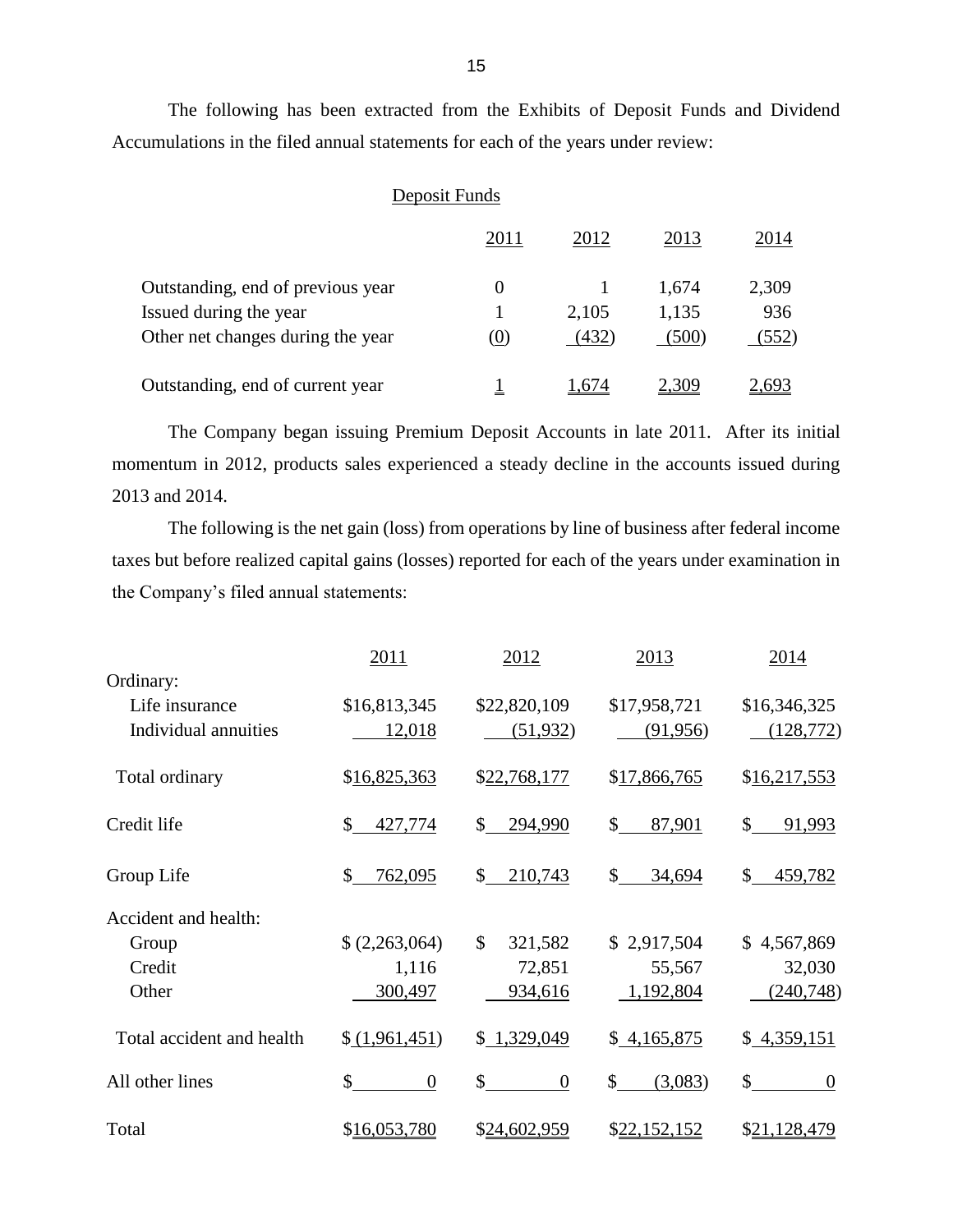The Company's ordinary life insurance increase in net gain from operations from 2011 to 2012 was driven primarily by an increase in term life sales as the Company continued to layer term policies onto the recurring in-force premium base. In addition, the Company's decline in net gains from operations from 2012 to 2013 was a result of an increase in net premiums during 2013; however, it was offset by reserve increases, increased commissions, and reduced amortization of deferred profits from a co-insurance reinsurance agreement with American Health and Life Insurance Company.

 The Company's individual annuities recorded a net loss from operations for 2012, 2013, and 2014 as a result of the line of business being in run-off and the spread on interest rates for these annuities not offsetting the allocated expenses to this line of business.

 The Company's credit life line of business provided decreasing net gains from operations for the years 2011 through 2014 as a result of the run-off of this closed block of business.

 was a result of the improvement in loss ratios for those years. Prior to 2014, substantially all of the Company's group accident and health line of business represented the state disability ("DBL") product line. In 2011, the Company experienced higher disability claims benefits of \$30.0 million on \$41.7 million of premium resulting in a benefits ratio of 72%. Rate increases were implemented during the latter part of 2011. In 2012, disability benefits of \$24.8 million on \$37.7 million increases. During 2013, disability benefits of \$22.1 million on \$35.4 million premiums resulted in a benefits ratio of 62%. As the DBL business was sold on January 1, 2014, the Company had no DBL benefits during 2014. In addition 2014, results were favorably impacted by a decline in The Company's significant gain in group accident and health during 2012, 2013 and 2014 premiums resulted in a benefits ratio of 66%, which was favorably impacted by the 2011 rate taxes, licenses, and fees.

 The Company's other accident and health line of business generated increasing net gains from operations in 2011, 2012 and 2013 due to the decrease in loss reserves as a result of the Company's claims and loss experience. During 2014, the loss experience was not as favorable and the reserves remained relatively constant.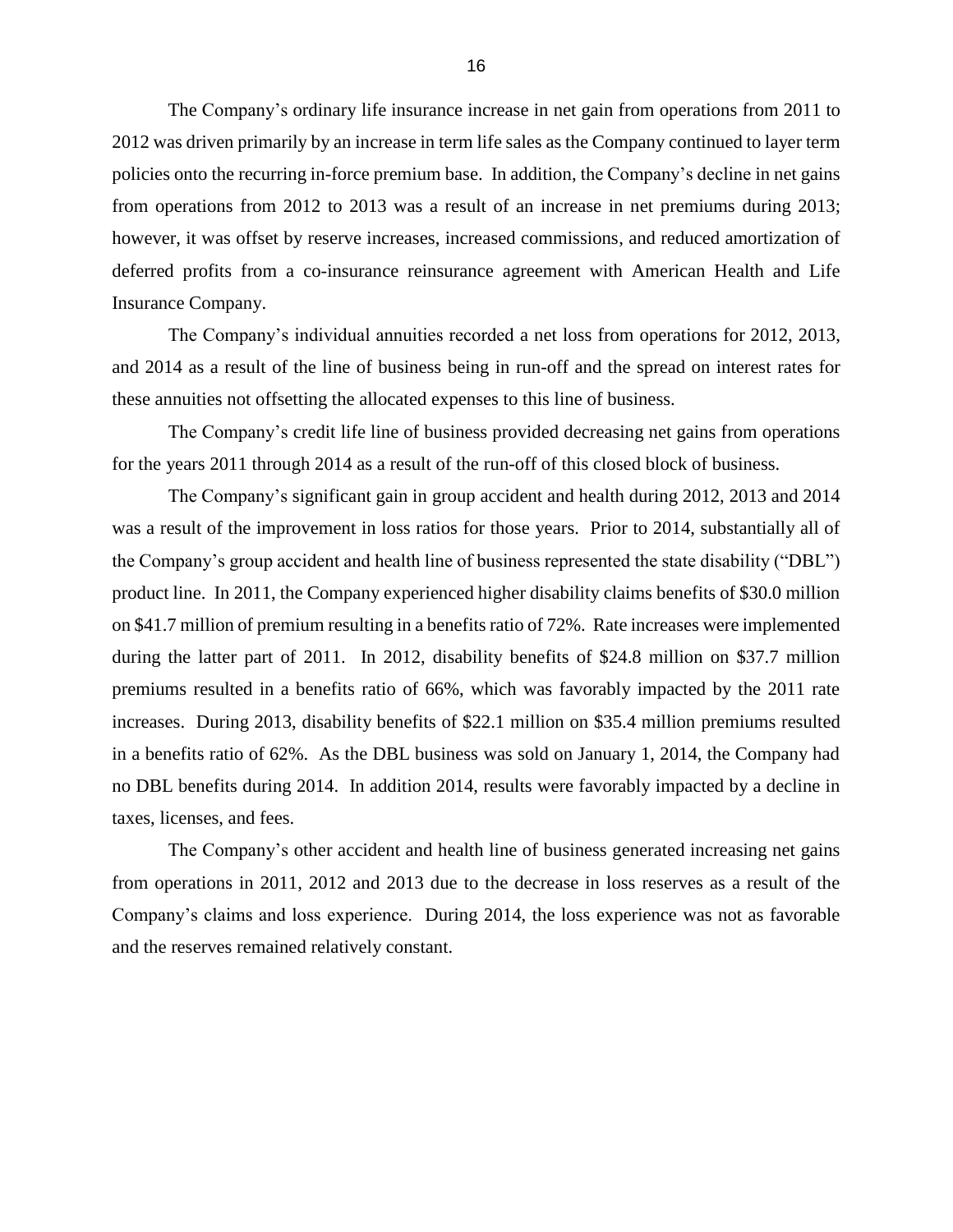The following ratios, applicable to the accident and health business of the Company, have been extracted from Schedule H for each of the indicated years:

|                      | 2011       | 2012   | 2013   | 2014        |
|----------------------|------------|--------|--------|-------------|
| Premiums earned      | 100.0%     | 100.0% | 100.0% | 100.0%      |
| Incurred losses      | 73.4%      | 63.7%  | 53.6%  | 40.8%       |
| Commissions          | 16.1%      | 15.5%  | 14.6%  | 0.1%        |
| <b>Expenses</b>      | 20.8%      | 19.9%  | 20.3%  | $(171.3)\%$ |
|                      | 110.3%     | 99.1%  | 88.5%  | $(130.4)\%$ |
| Underwriting results | $(10.3)\%$ | 0.9%   | 11.4%  | $(30.4)\%$  |

 The Company's accident and health business in 2011, 2012, and 2013, was primarily comprised of the state disability business. The Company's loss ratio for the disability business declined, in accordance with emerging claims experience during 2012 and 2013. During 2014, the group hospital indemnity business. The state disability business was responsible for nearly all accident and health commissions in 2011, 2012, and 2013. Subsequent to the sale of the disability business, the remaining accident and health commissions are negligible. After the sale of the disability business, general insurance expenses for accident and health decreased \$5.6 million from 2013 to 2014, and taxes, licenses and fees for accident and health decreased \$3.8 million resulting Company sold its disability business; as such, 2014 results are primarily based on the Company's in a credit to accident and health expenses in 2014.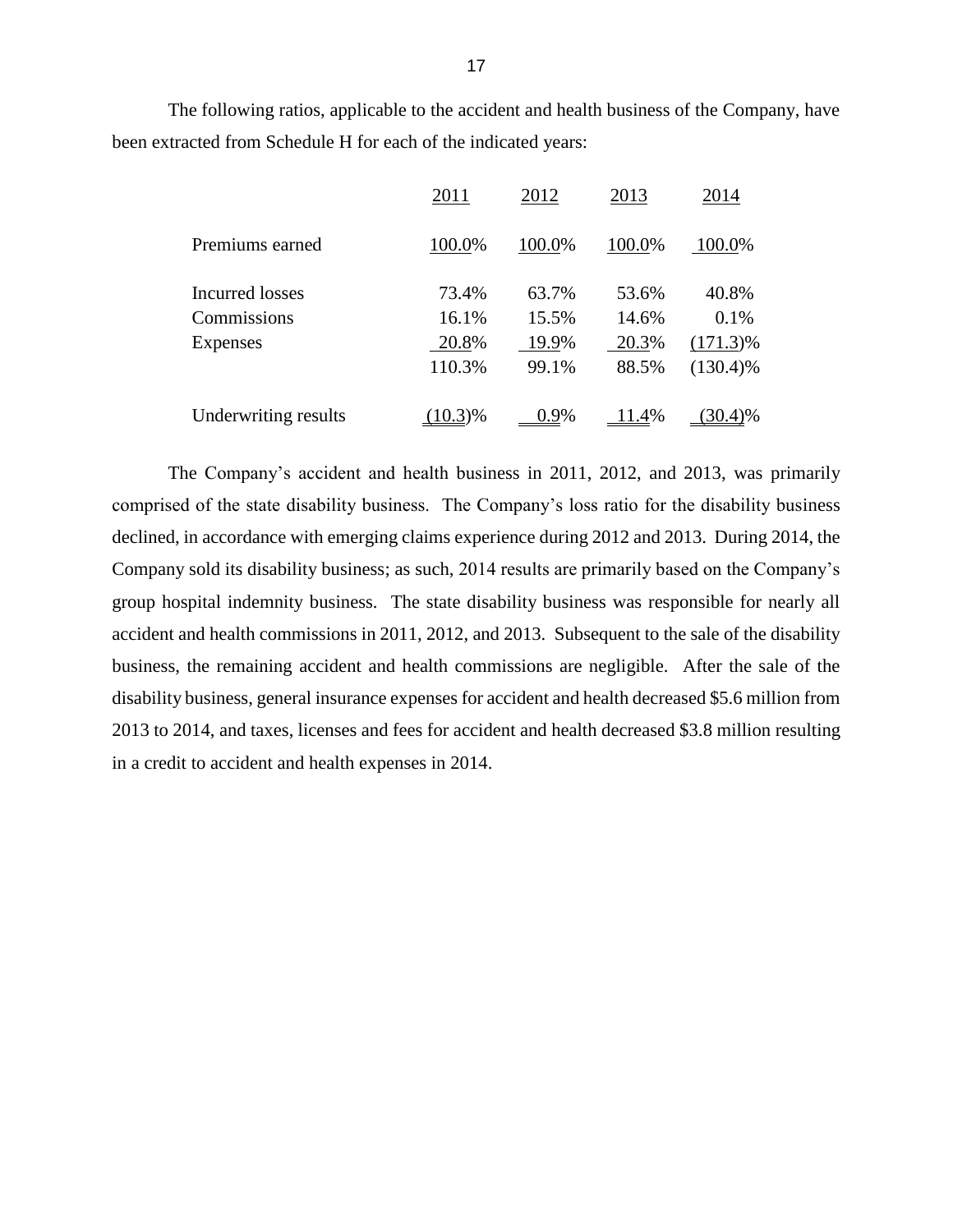#### 5. FINANCIAL STATEMENTS

<span id="page-20-0"></span> The following statements show the assets, liabilities, capital and surplus as of December 31, 2014, as contained in the Company's 2014 filed annual statement, a condensed summary of operations and a reconciliation of the capital and surplus account for each of the years under review. The examiner's review of a sample of transactions did not reveal any differences statements contained in the December 31, 2014 filed annual statement.<br>A. Independent Accountants which materially affected the Company's financial condition as presented in its financial

 The firm of KPMG LLP was retained by the Company to audit the Company's statutory basis statements of financial position of the Company as of December 31<sup>st</sup> of each year in the examination period, and the related statutory-basis statements of operations, capital and surplus, and cash flows for the year then ended.

 material respects, the financial position of the Company at the respective audit dates. Balances reported in these audited financial statements were reconciled to the corresponding years' annual KPMG LLP concluded that the statutory financial statements presented fairly, in all statements with no discrepancies noted.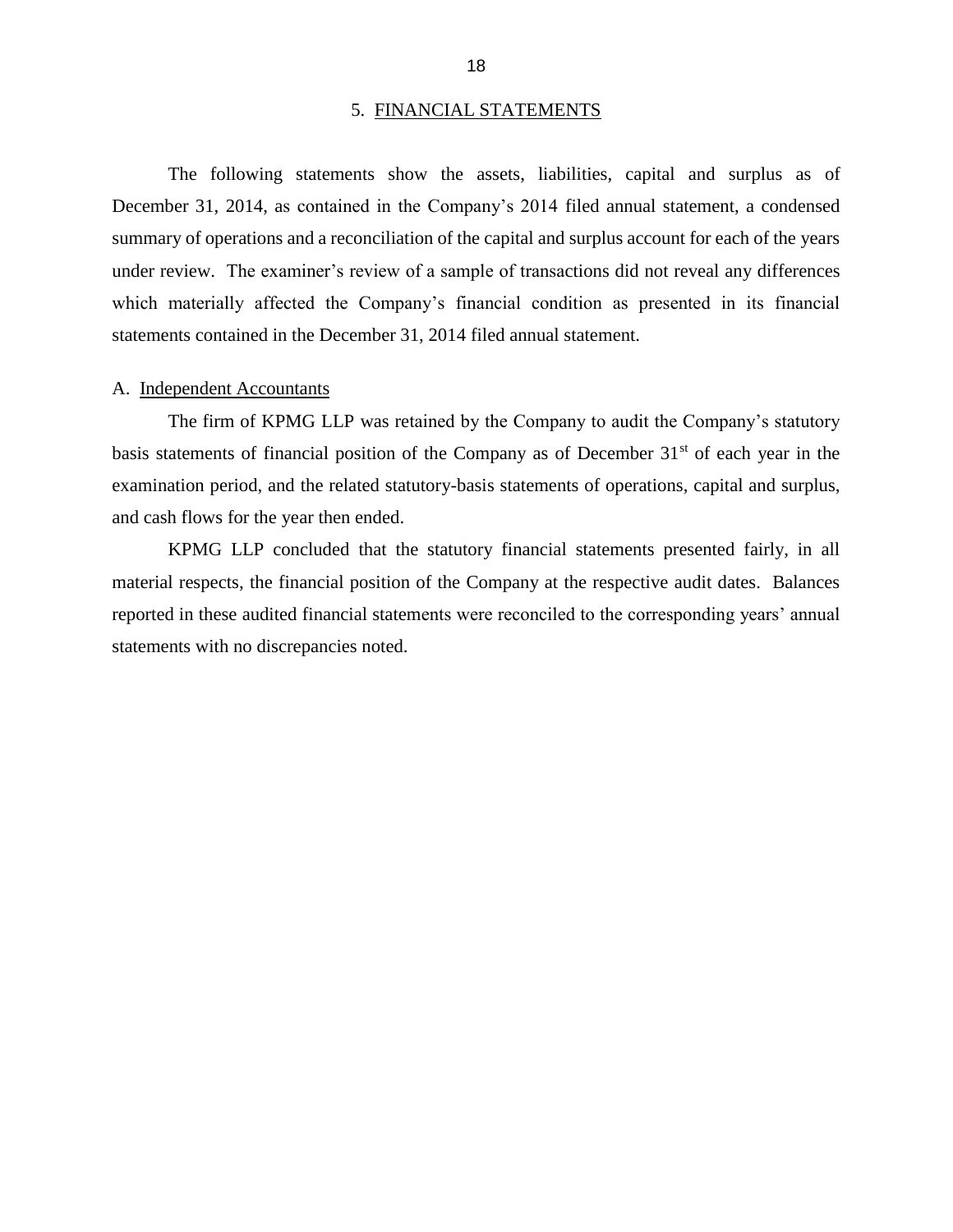## B. Net Admitted Assets

| <b>Bonds</b>                                                            | \$411,788,892 |
|-------------------------------------------------------------------------|---------------|
| Stocks:                                                                 |               |
| Preferred stocks                                                        | 7,003,978     |
| Common stocks                                                           | 3,463,941     |
| Cash, cash equivalents and short term investments                       | 7,950,255     |
| Contract loans                                                          | 10,381,030    |
| Other invested assets                                                   | 1,021,692     |
| Securities lending reinvested collateral assets                         | 19,191,962    |
| Investment income due and accrued                                       | 4,819,374     |
| Premiums and considerations:                                            |               |
| Uncollected premiums and agents' balances in the course of collection   | (8,930,805)   |
| Deferred premiums, agents' balances and installments booked but         |               |
| deferred and not yet due                                                | 5,715,785     |
| Reinsurance:                                                            |               |
| Amounts recoverable from reinsurers                                     | 2,181,906     |
| Funds held by or deposited with reinsured companies                     | 70,223        |
| Other amounts receivable under reinsurance contracts                    | 1,759,204     |
| Net deferred tax asset                                                  | 8,001,815     |
| Guaranty funds receivable or on deposit                                 | 936,086       |
| Electronic data processing equipment and software                       | 1             |
| SSAP 61 prepaid reinsurance                                             | 5,733,919     |
| Tax indemnification asset                                               | 64,375        |
| Cash in transit and suspense                                            | 3,224         |
| Miscellaneous                                                           | 36,271        |
| From separate accounts, segregated accounts and protected cell accounts | 430,030       |
| Total admitted assets                                                   | \$481,623,158 |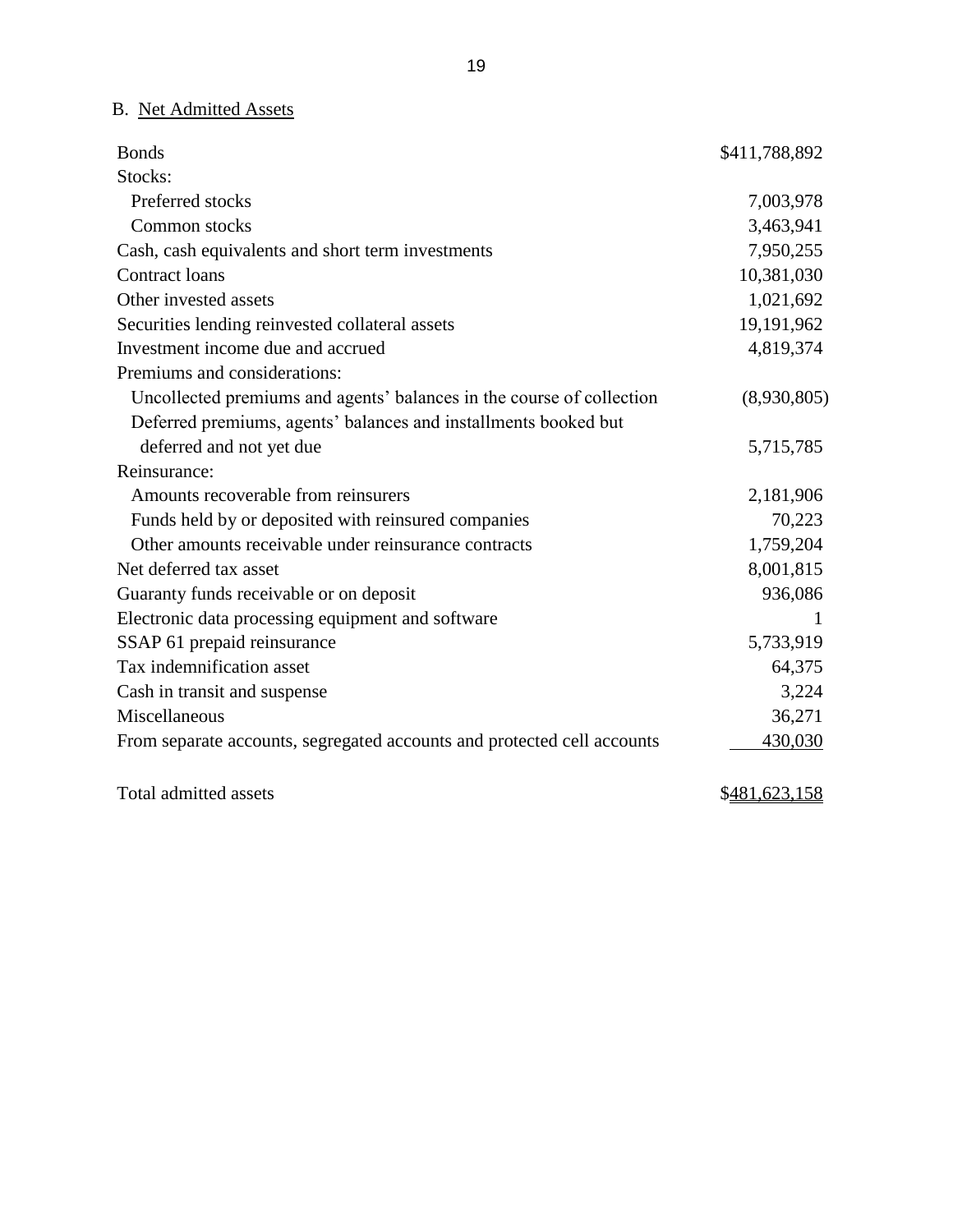## C. Liabilities, Capital and Surplus

| Aggregate reserve for life policies and contracts                       | \$245,753,032   |
|-------------------------------------------------------------------------|-----------------|
| Aggregate reserve for accident and health contracts                     | 3,599,205       |
| Liability for deposit-type contracts                                    | 16,386,801      |
| Contract claims:                                                        |                 |
| Life                                                                    | 3,730,790       |
| Accident and health                                                     | 844,590         |
| Premiums and annuity considerations for life and accident and health    |                 |
| contracts received in advance                                           | 334,965         |
| Contract liabilities not included elsewhere:                            |                 |
| Other amounts payable on reinsurance                                    | 1,973,281       |
| Interest maintenance reserve                                            | 6,129,939       |
| General expenses due or accrued                                         | 1,587,808       |
| Taxes, licenses and fees due or accrued, excluding federal income taxes | 655,446         |
| Current federal and foreign income taxes                                | 217,290         |
| Unearned investment income                                              | 269,694         |
| Amounts withheld or retained by company as agent or trustee             | 708,686         |
| Amounts held for agents' account                                        | 74,605          |
| Remittances and items not allocated                                     | 1,078,144       |
| Miscellaneous liabilities:                                              |                 |
| Asset valuation reserve                                                 | 3,202,891       |
| Reinsurance in unauthorized companies                                   | 287,498         |
| Payable to parent, subsidiaries and affiliates                          | 3,165,440       |
| Payable for Securities Lending                                          | 19,191,962      |
| Liability for interest on policy claims                                 | 66,349          |
| From Separate Accounts statement                                        | 430,030         |
| <b>Total liabilities</b>                                                | \$309,688,446   |
|                                                                         |                 |
| Common capital stock                                                    | \$<br>2,500,000 |
| Gross paid in and contributed surplus                                   | \$60,642,788    |
| Group contingency life reserves                                         | 84,180          |
| Special contingency reserve fund for Separate Accounts                  | 10,751          |
| Unassigned funds (surplus)                                              | 108,696,993     |
| Surplus                                                                 | \$169,434,712   |
| Total capital and surplus                                               | \$171,934,712   |
| Total liabilities, capital and surplus                                  | \$481,623,158   |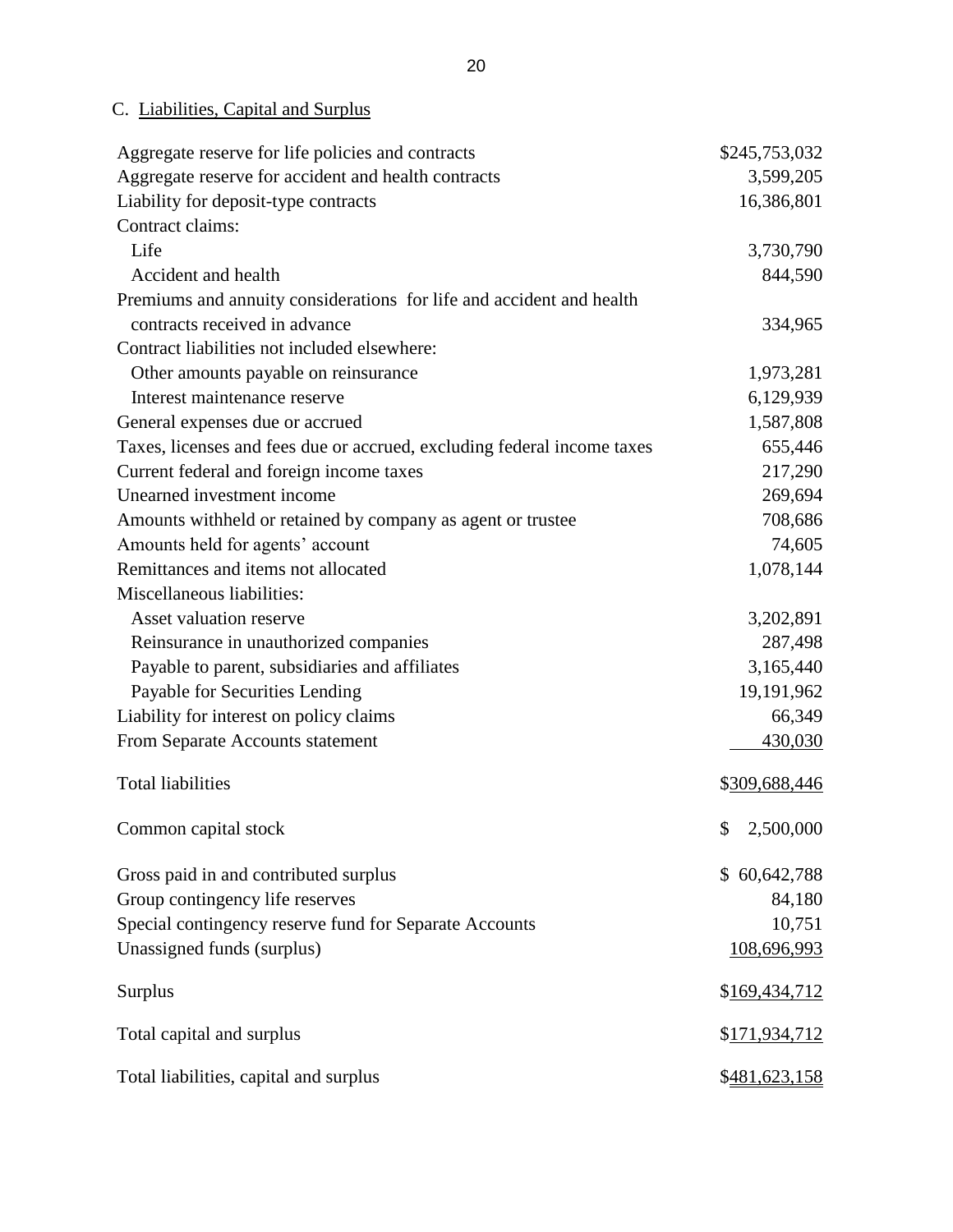### D. Condensed Summary of Operations

|                                                          | 2011                       | 2012          | 2013          | 2014          |
|----------------------------------------------------------|----------------------------|---------------|---------------|---------------|
| Premiums and considerations                              | 84,507,866<br>$\mathbb{S}$ | \$85,741,090  | \$88,820,937  | \$60,931,153  |
| Investment income                                        | 26,839,940                 | 26,086,488    | 25,614,587    | 23,815,912    |
| Commissions and reserve adjustments on reinsurance ceded | 22,062,775                 | 21,369,905    | 20, 167, 222  | 16,519,135    |
| Miscellaneous income                                     | 2,410,418                  | 2,822,276     | 1,232,002     | 4,426,066     |
| Total income                                             | \$135,820,999              | \$136,019,759 | \$135,834,748 | \$105,692,266 |
| Benefit payments                                         | \$44,919,641               | \$38,263,687  | \$34,108,412  | \$15,895,103  |
| Increase in reserves                                     | 10,410,861                 | 7,047,573     | 15,376,882    | 16,449,226    |
| Commissions                                              | 33,547,486                 | 32,733,510    | 32,956,937    | 28,849,620    |
| General expenses and taxes                               | 26,113,709                 | 25,743,853    | 24,170,522    | 16,876,951    |
| Increase in loading on deferred and uncollected premiums | (207, 481)                 | (59,074)      | (87, 560)     | (55, 374)     |
| Net transfers to (from) Separate Accounts                | (183, 613)                 | (202, 952)    | (174, 623)    | (198,000)     |
| Miscellaneous deductions                                 | 0                          | $\theta$      | 2,940         | 638           |
| <b>Total deductions</b>                                  | \$114,600,603              | \$103,526,597 | \$106,353,510 | \$77,818,164  |
| Net gain (loss)                                          | \$21,220,396               | \$32,493,162  | \$29,481,238  | \$27,874,102  |
| Federal and foreign income taxes incurred                | 5,166,616                  | 7,890,203     | 7,329,087     | 6,745,624     |
| Net gain (loss) from operations                          |                            |               |               |               |
| before net realized capital gains                        | 16,053,780<br>\$           | \$24,602,959  | \$22,152,151  | \$21,128,478  |
| Net realized capital gains (losses)                      | (302, 415)                 | 252,580       | 114,989       | (789, 571)    |
| Net income                                               | \$15,751,365               | \$24,855,539  | \$22,267,141  | \$20,338,908  |

 The significant increase in miscellaneous income from 2013 to 2014 was primarily the result of the \$3 million gain recognized on the sale of the disability business to AmTrust NA. The significant decrease in premiums, benefit payments, and general expenses and taxes is also reflective of the sale of the Company's disability business.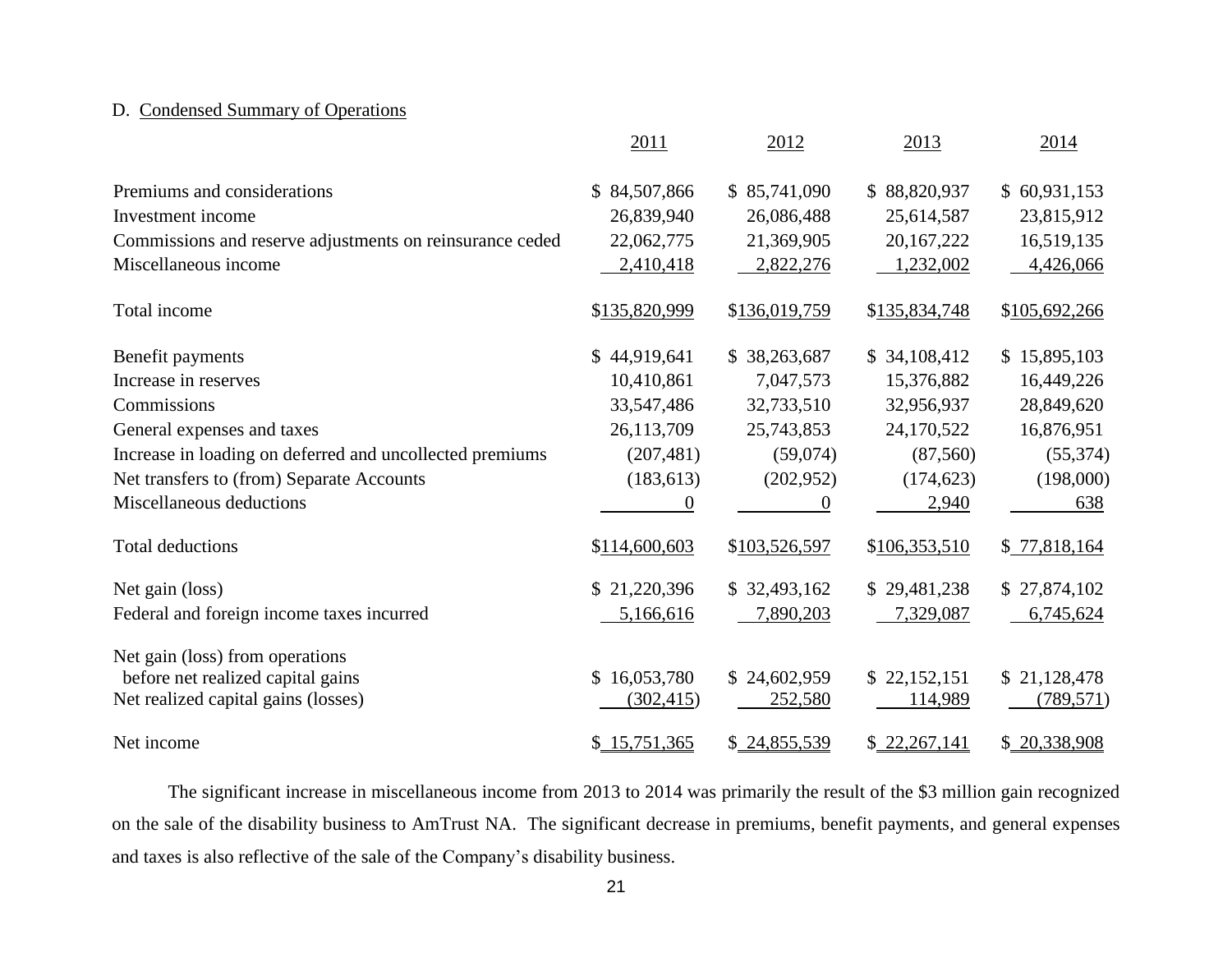# E. Capital and Surplus Account

|                                                               | 2011             | 2012                      | 2013            | 2014          |
|---------------------------------------------------------------|------------------|---------------------------|-----------------|---------------|
| Capital and surplus, December 31, prior year                  | \$163,249,236    | \$173,678,836             | \$175,949,695   | \$174,530,886 |
| Net income                                                    | \$15,751,365     | \$24,855,539              | \$22,267,141    | \$20,338,908  |
| Change in net unrealized capital gains (losses)               | (4,480)          | (1,001)                   | 85,009          | (162, 409)    |
| Change in net unrealized foreign exchange capital gain (loss) | 0                | 0                         | 0               | 1,977         |
| Change in net deferred income tax                             | 1,573,754        | (297, 383)                | 548,832         | 187,730       |
| Change in non-admitted assets and related items               | 1,198,715        | 1,536,365                 | 2,576,788       | 42,135        |
| Change in liability for reinsurance in unauthorized companies | 277,868          | 236,431                   | (28,013)        | (162, 111)    |
| Change in reserve valuation basis                             | 0                | 886,642                   | (560, 150)      |               |
| Change in asset valuation reserve                             | (430, 194)       | (610, 195)                | (759, 274)      | 56,227        |
| Surplus adjustments:                                          |                  |                           |                 |               |
| Paid in                                                       | 1,019,231        | 893,664                   | 567,894         | 757,408       |
| Transferred from capital                                      | 0                | $\boldsymbol{0}$          | (152, 434, 000) | $\theta$      |
| Change in surplus as a result of reinsurance                  | (8,031,386)      | (9,229,203)               | (8, 287, 450)   | (6,656,040)   |
| Dividends to stockholders                                     | $\boldsymbol{0}$ | (16,000,000)              | (17,000,000)    | (17,000,000)  |
| Impact on Surplus from Implementation of SSAP 10R             | (925, 272)       | 0                         | 0               | $\Omega$      |
| Correction of prior year payable to parent, subsidiaries      |                  |                           |                 |               |
| and affiliates                                                | 0                | $\theta$                  | 1,070,929       | $\theta$      |
| Adjustment for prior year return of capital                   | 0                | $\boldsymbol{0}$          | 152,434,000     | 0             |
| Correction of prior year underwriting accrual                 | 0                | $\boldsymbol{0}$          | 322,884         | $\theta$      |
| Correction of prior year traditional life reserves            | 0                | 0                         | (2,223,399)     | 0             |
| Net change in capital and surplus for the year                | \$10,429,601     | 2,270,858<br>$\mathbb{S}$ | \$(1,418,809)   | \$(2,596,175) |
| Capital and surplus, December 31, current year                | \$173,678,836    | \$175,949,695             | \$174,530,886   | \$171,934,712 |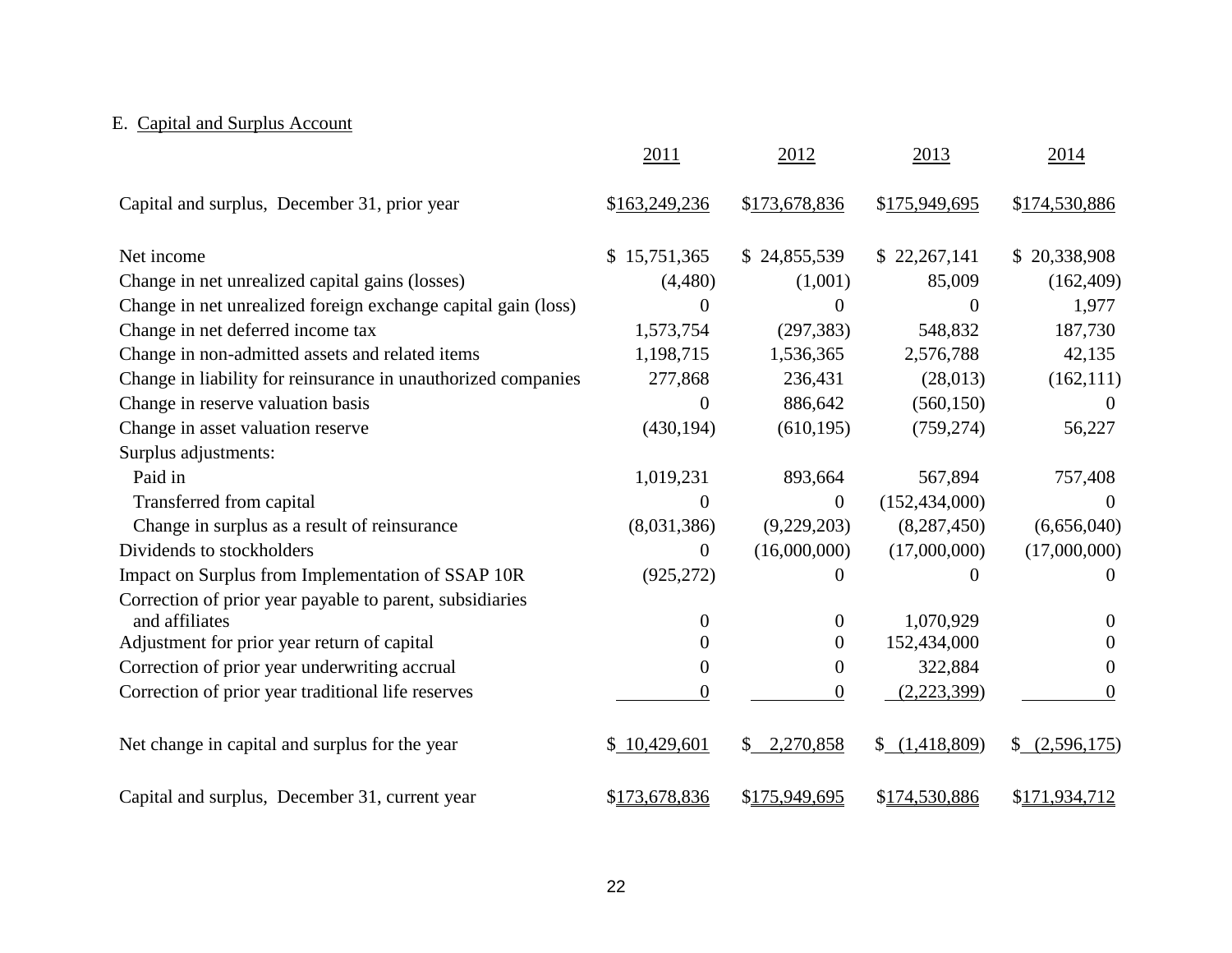Respectfully submitted,

/s/

Jan M. Moenck, CFE Examiner-In-Charge Risk & Regulatory Consulting, LLC

## COUNTY OF NEW YORK ) STATE OF NEW YORK ) )SS:

COUNTY OF NEW YORK )<br>Jan M. Moenck, being duly sworn, deposes and says that the foregoing report, subscribed by her, is true to the best of her knowledge and belief.

/s/

Jan M. Moenck

Subscribed and sworn to before me

this day of